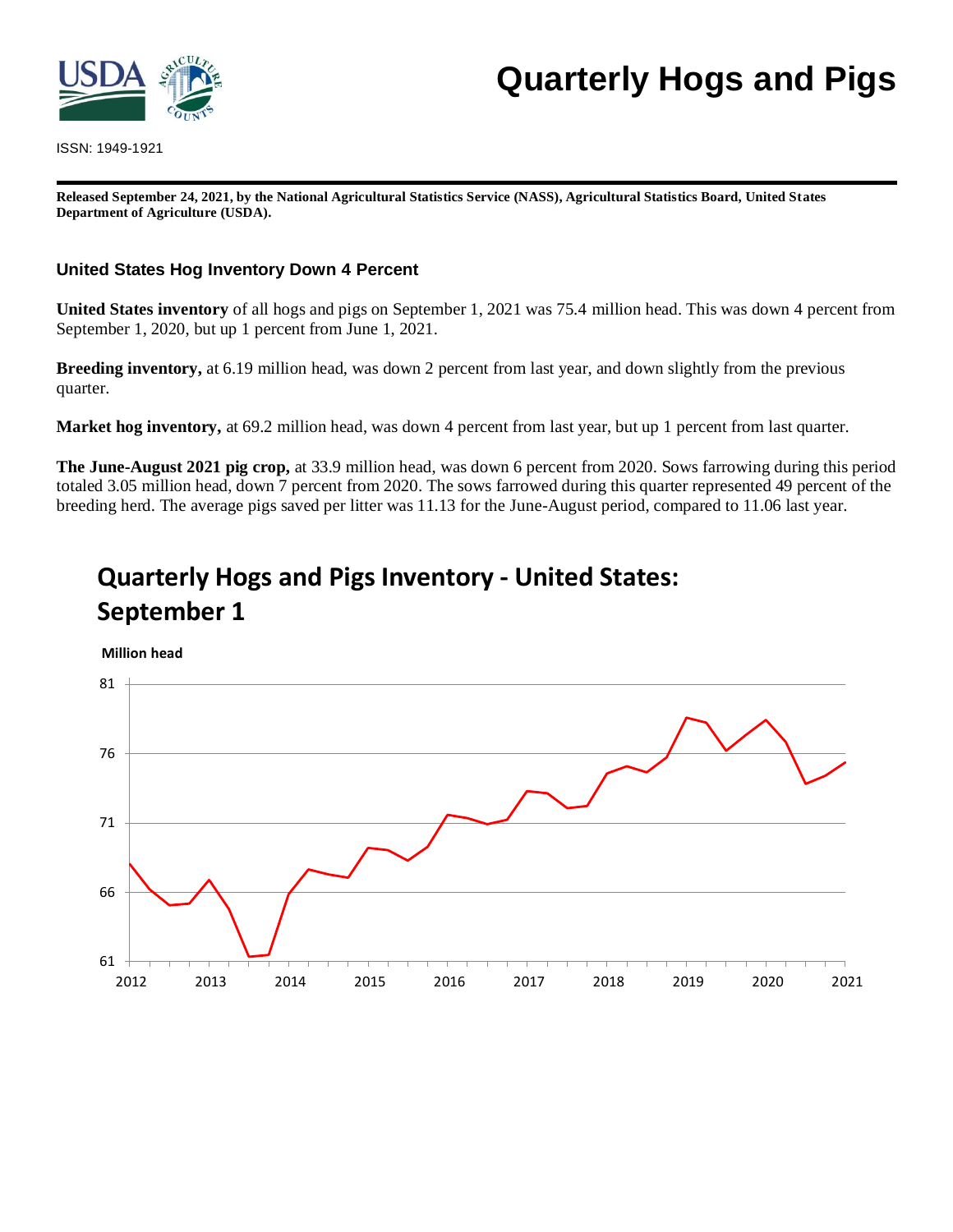**United States hog producers** intend to have 3.00 million sows farrow during the September-November 2021 quarter, down 4 percent from the actual farrowings during the same period one year earlier, and down 6 percent from the same period two years earlier. Intended farrowings for December 2021-February 2022, at 2.96 million sows, are up 1 percent from the same period one year earlier, but down 3 percent from the same period two years earlier.

The total number of hogs under contract owned by operations with over 5,000 head, but raised by contractees, accounted for 49 percent of the total United States hog inventory, up 2 percent from the previous year.

### **Revisions**

All inventory and pig crop estimates for September 2020 through June 2021 were reviewed using final pig crop, official slaughter, death loss, and updated import and export data. The revision made to the June 2021 all hogs and pigs inventory was 1.7 percent. The net revision made to the March 2021 all hogs and pigs inventory was 1.3 percent. A net revision of 3.9 percent was made to the December 2020-February 2021 pig crop. The net revision made to the December 2020 all hogs and pigs inventory was 0.9 percent. A net revision of 1.0 percent was made to the September 2020-November 2020 pig crop.

#### **Records**

Record highs for all hogs and pigs, market hogs, pig crop and pigs per litter, by quarter, can be found on page 13.

This report was approved on September 24, 2021.

 $-1$ 

Secretary of Agriculture Designate Seth Meyer

Agricultural Statistics Board Chairperson Joseph L. Parsons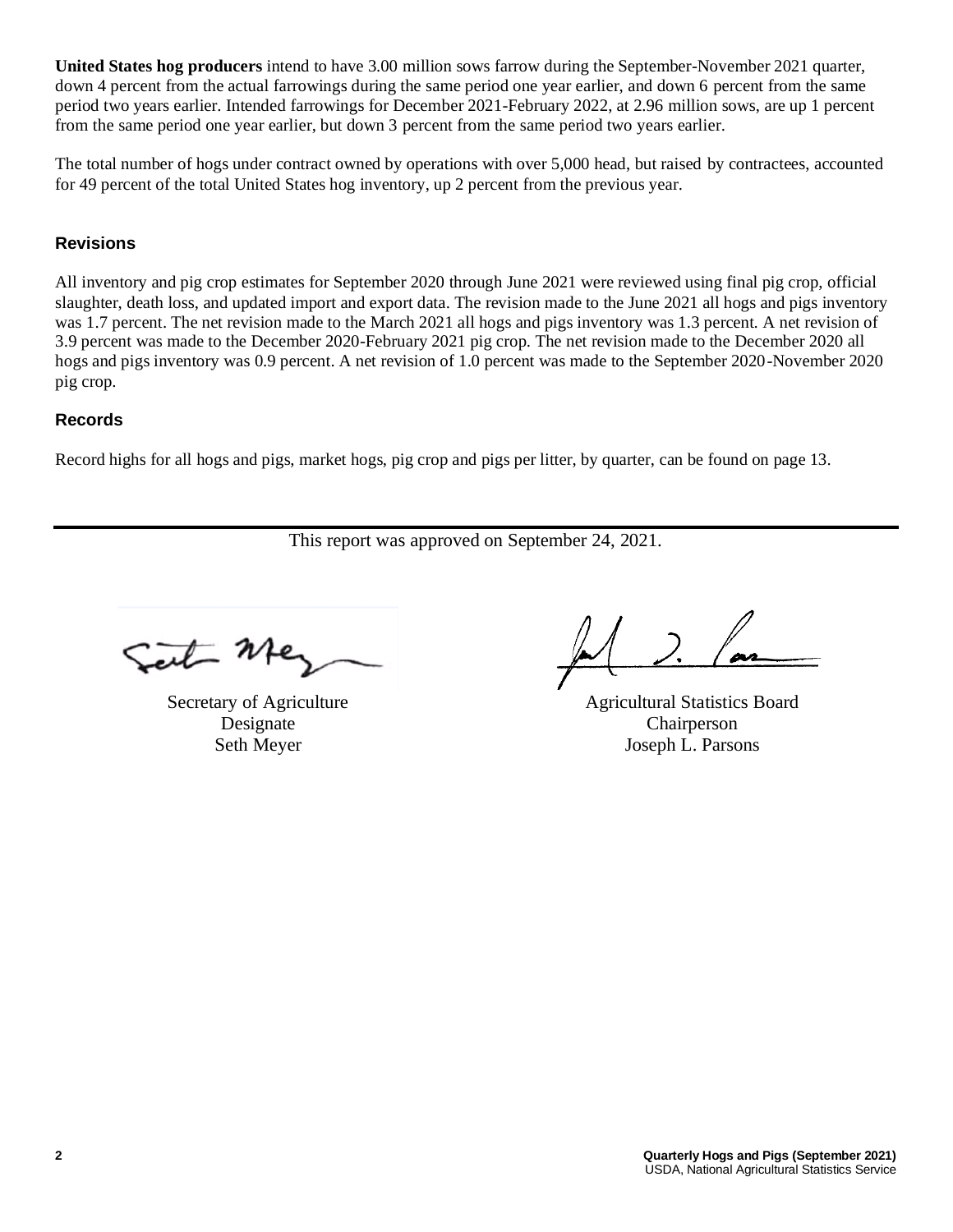#### **Contents**

| Monthly Sows Farrowing, Pigs per Litter, and Pig Crop - United States: December-November 2020 and 2021 5  |  |
|-----------------------------------------------------------------------------------------------------------|--|
|                                                                                                           |  |
|                                                                                                           |  |
|                                                                                                           |  |
|                                                                                                           |  |
|                                                                                                           |  |
|                                                                                                           |  |
|                                                                                                           |  |
|                                                                                                           |  |
| Sows Farrowing, Pigs per Litter, and Pig Crop - States and United States: December-February 2020-2022  10 |  |
| Sows Farrowing, Pigs per Litter, and Pig Crop - States and United States: March-May 2020 and 202110       |  |
| Sows Farrowing, Pigs per Litter, and Pig Crop - States and United States: June-August 2020 and 202111     |  |
| Sows Farrowing, Pigs per Litter, and Pig Crop - States and United States: September-November 2019-2021 11 |  |
|                                                                                                           |  |
|                                                                                                           |  |
|                                                                                                           |  |
|                                                                                                           |  |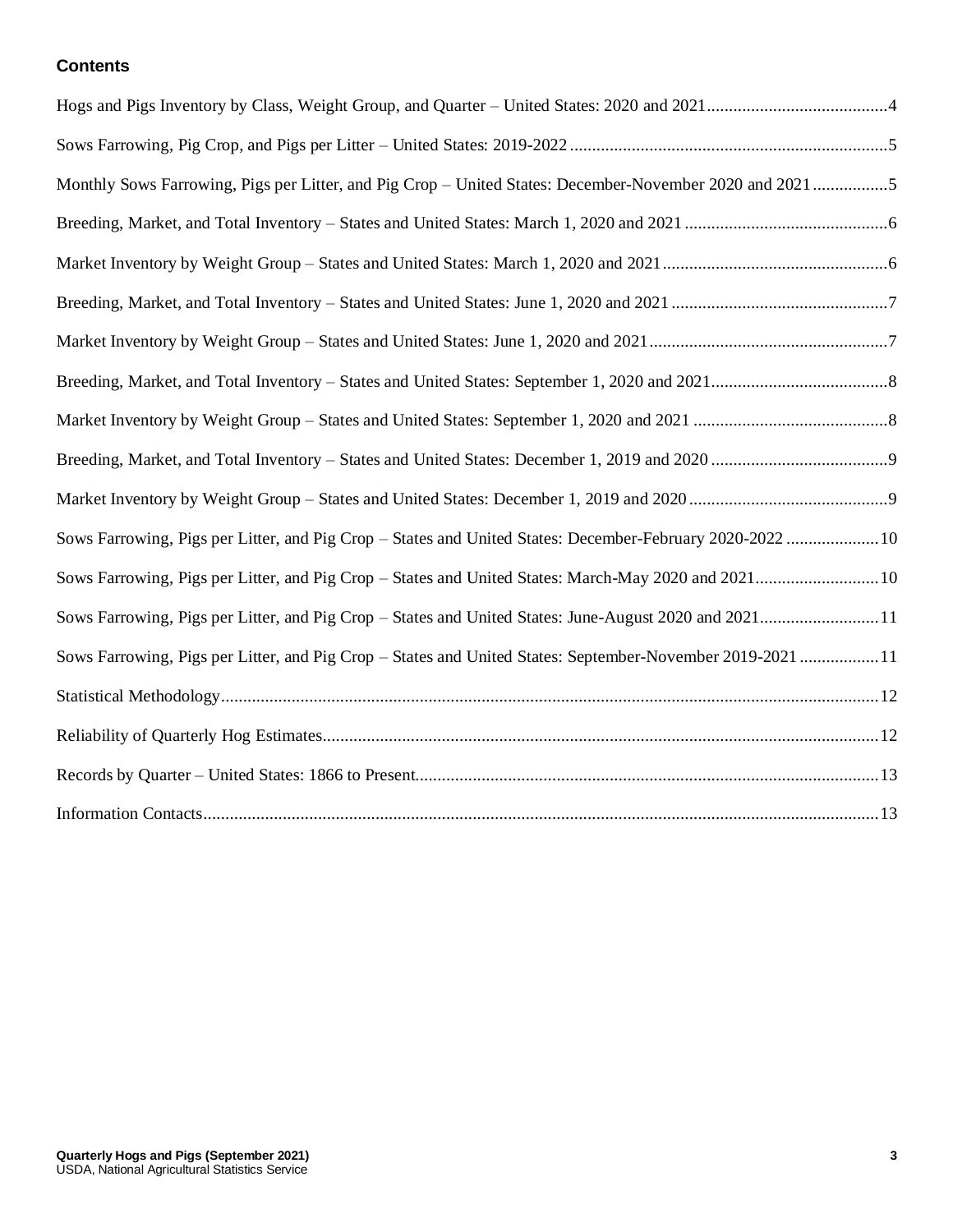# Hogs and Pigs Inventory by Class, Weight Group, and Quarter - United States: 2020 and 2021 [May not add due to rounding. Blank data cells indicate estimation period has not yet begun]

| Item | 2020                                 | 2021                                 | 2021 as<br>percent<br>of 2020 |
|------|--------------------------------------|--------------------------------------|-------------------------------|
|      | $(1,000 \text{ head})$               | $(1,000 \text{ head})$               | (percent)                     |
|      | 76,179<br>6,375<br>69,804            | 73,823<br>6,215<br>67,608            | 97<br>97<br>97                |
|      | 21,571<br>19,353<br>15,086<br>13,793 | 20,178<br>19,138<br>14,775<br>13,516 | 94<br>99<br>98<br>98          |
|      | 77,364<br>6,326<br>71,038            | 74,403<br>6,220<br>68,183            | 96<br>98<br>96                |
|      | 22.110<br>19,890<br>15,240<br>13,797 | 21,474<br>19,349<br>14,370<br>12,989 | 97<br>97<br>94<br>94          |
|      | 78,434<br>6,333<br>72,101            | 75,352<br>6,190<br>69,162            | 96<br>98<br>96                |
|      | 23,144<br>21,020<br>14,867<br>13,069 | 21,855<br>19,751<br>14,656<br>12,899 | 94<br>94<br>99<br>99          |
|      | 76,822<br>6,176<br>70,646            |                                      |                               |
|      | 21,499<br>20,110<br>15,346<br>13,690 |                                      |                               |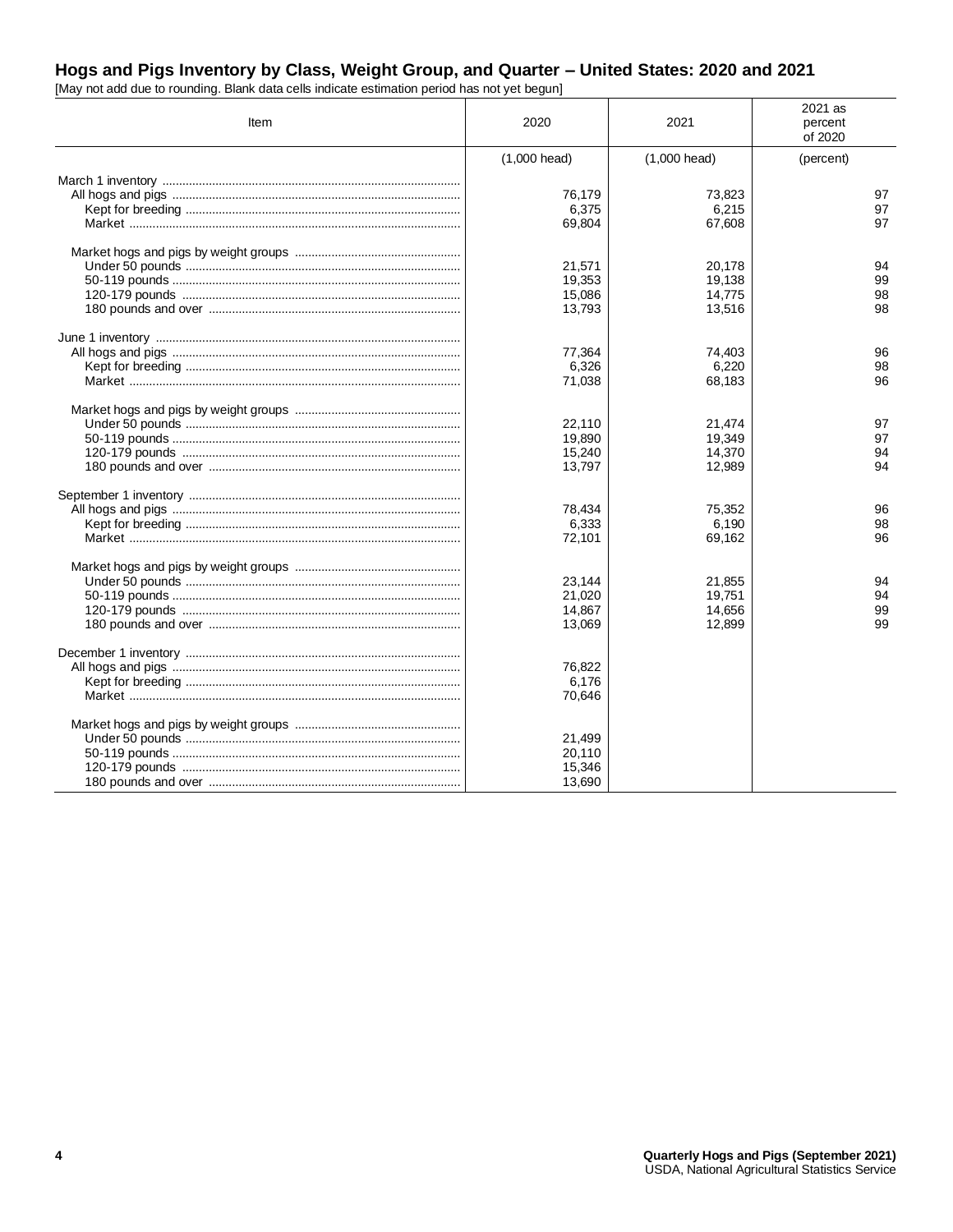#### **Sows Farrowing, Pig Crop, and Pigs per Litter – United States: 2019-2022**

[December preceding year. Blank data cells indicate estimation period has not yet begun]

|                                 |                        |                        |                        |                        |           | 2021 as percent of | 2022 as            |
|---------------------------------|------------------------|------------------------|------------------------|------------------------|-----------|--------------------|--------------------|
| Item                            | 2019                   | 2020                   | 2021                   | 2022                   | 2019      | 2020               | percent<br>of 2021 |
|                                 | $(1,000 \text{ head})$ | $(1,000 \text{ head})$ | $(1,000 \text{ head})$ | $(1,000 \text{ head})$ | (percent) | (percent)          | (percent)          |
| Sows farrowing                  |                        |                        |                        |                        |           |                    |                    |
| December-February <sup>2</sup>  | 3,098                  | 3,068                  | 2,922                  | 2,962                  | 94        | 95                 | 101                |
| March-May                       | 3,132                  | 3,149                  | 3,067                  |                        | 98        | 97                 |                    |
| December-May <sup>1</sup>       | 6,231                  | 6,217                  | 5,989                  |                        | 96        | 96                 |                    |
| June-August                     | 3,274                  | 3,260                  | 3,046                  |                        | 93        | 93                 |                    |
| September-November <sup>3</sup> | 3,197                  | 3,132                  | 3,000                  |                        | 94        | 96                 |                    |
| June-November <sup>14</sup>     | 6,471                  | 6,392                  | 6,046                  |                        | 93        | 95                 |                    |
|                                 |                        |                        |                        |                        |           |                    |                    |
| December-February               | 33.164                 | 33,745                 | 31,978                 |                        | 96        | 95                 |                    |
| March-May                       | 34,455                 | 34,644                 | 33,584                 |                        | 97        | 97                 |                    |
| December-May <sup>1</sup>       | 67,619                 | 68,389                 | 65,563                 |                        | 97        | 96                 |                    |
| June-August                     | 36,370                 | 36.056                 | 33,900                 |                        | 93        | 94                 |                    |
| September-November              | 35,459                 | 34,614                 |                        |                        |           |                    |                    |
| June-November <sup>1</sup>      | 71,829                 | 70,671                 |                        |                        |           |                    |                    |
|                                 |                        |                        |                        |                        |           |                    |                    |
|                                 | (number)               | (number)               | (number)               | (number)               | (percent) | (percent)          | (percent)          |
| Pigs per litter                 |                        |                        |                        |                        |           |                    |                    |
| December-February               | 10.70                  | 11.00                  | 10.94                  |                        | 102       | 99                 |                    |
| March-May                       | 11.00                  | 11.00                  | 10.95                  |                        | 100       | 100                |                    |
| December-May                    | 10.85                  | 11.00                  | 10.95                  |                        | 101       | 100                |                    |
| June-August                     | 11.11                  | 11.06                  | 11.13                  |                        | 100       | 101                |                    |
| September-November              | 11.09                  | 11.05                  |                        |                        |           |                    |                    |
| June-November                   | 11.10                  | 11.06                  |                        |                        |           |                    |                    |

 $^1$  May not add due to rounding.<br><sup>2</sup> Intentions for 2022.

3 Intentions for 2021.

<sup>4</sup> Actual farrowings for June-August plus intentions for September-November.

#### **Monthly Sows Farrowing, Pigs per Litter, and Pig Crop – United States: December-November 2020 and 2021**

[December preceding year. Blank data cells indicate estimation period has not yet begun]

| Month     | Sows farrowing <sup>1</sup> |                        | Pigs per litter |          | Pig crop               |                        |  |
|-----------|-----------------------------|------------------------|-----------------|----------|------------------------|------------------------|--|
|           | 2020                        | 2021                   | 2020            | 2021     | 2020                   | 2021                   |  |
|           | $(1,000 \text{ head})$      | $(1,000 \text{ head})$ | (number)        | (number) | $(1,000 \text{ head})$ | $(1,000 \text{ head})$ |  |
| December  | 1,049                       | 996                    | 10.98           | 10.84    | 11,517                 | 10,792                 |  |
| January   | 1,026                       | 980                    | 10.95           | 10.89    | 11,235                 | 10,674                 |  |
| February  | 993                         | 946                    | 11.07           | 11.11    | 10,994                 | 10,511                 |  |
| March     | 1,085                       | 1,056                  | 10.72           | 10.71    | 11,636                 | 11,305                 |  |
|           | 1,039                       | 1,010                  | 11.13           | 11.01    | 11,556                 | 11,120                 |  |
|           | 1,025                       | 1,000                  | 11.17           | 11.16    | 11,452                 | 11,160                 |  |
|           | 1,100                       | 1,030                  | 10.94           | 11.02    | 12,038                 | 11,351                 |  |
|           | 1,086                       | 1,014                  | 11.05           | 11.15    | 11,999                 | 11,310                 |  |
| August    | 1,074                       | 1,001                  | 11.19           | 11.23    | 12,020                 | 11,239                 |  |
| September | 1,074                       |                        | 10.89           |          | 11,699                 |                        |  |
| October   | 1,034                       |                        | 11.07           |          | 11,443                 |                        |  |
| November  | 1,024                       |                        | 11.21           |          | 11,473                 |                        |  |
|           | 12,609                      |                        | 11.03           |          | 139,059                |                        |  |

 $1$  Monthly values may not add to quarterly or annual totals due to rounding.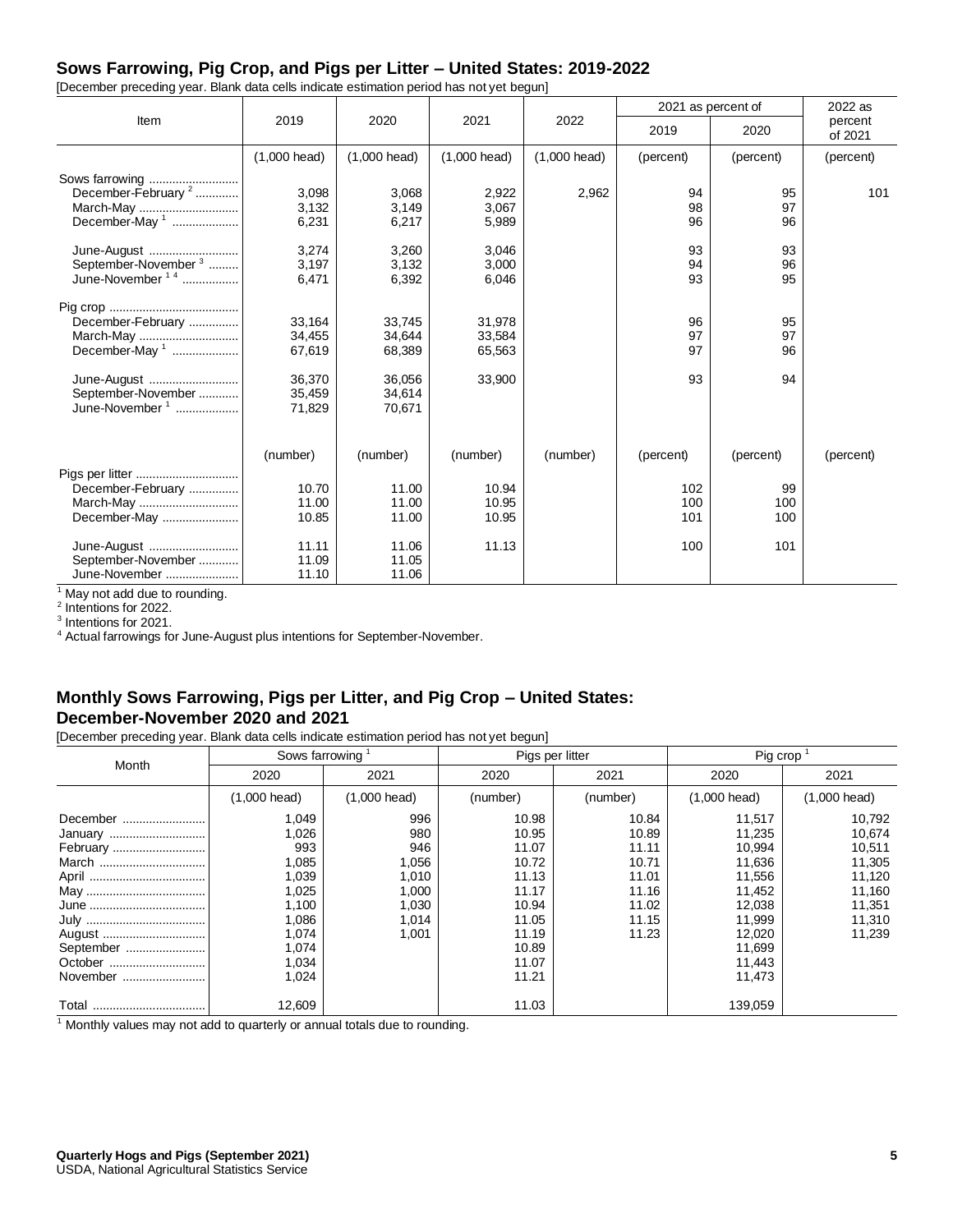# **Breeding, Market, and Total Inventory – States and United States: March 1, 2020 and 2021**

[May not add due to rounding]

|                           |                        | <b>Breeding</b>        |                               |                | Market                 |                               |              | Total                  |                               |  |  |
|---------------------------|------------------------|------------------------|-------------------------------|----------------|------------------------|-------------------------------|--------------|------------------------|-------------------------------|--|--|
| <b>State</b>              | 2020                   | 2021                   | 2021 as<br>percent<br>of 2020 | 2020           | 2021                   | 2021 as<br>percent<br>of 2020 | 2020         | 2021                   | 2021 as<br>percent<br>of 2020 |  |  |
|                           | $(1,000 \text{ head})$ | $(1,000 \text{ head})$ | (percent)                     | $(1,000$ head) | $(1,000 \text{ head})$ | (percent)                     | (1,000 head) | $(1,000 \text{ head})$ | (percent)                     |  |  |
| Colorado                  | 155                    | 150                    | 97                            | 555            | 510                    | 92                            | 710          | 660                    | 93                            |  |  |
| Illinois                  | 580                    | 580                    | 100                           | 4,570          | 4,570                  | 100                           | 5,150        | 5,150                  | 100                           |  |  |
| Indiana                   | 250                    | 260                    | 104                           | 3,750          | 3,990                  | 106                           | 4,000        | 4,250                  | 106                           |  |  |
| lowa                      | 980                    | 940                    | 96                            | 23,420         | 22,660                 | 97                            | 24,400       | 23,600                 | 97                            |  |  |
| Kansas                    | 180                    | 170                    | 94                            | 1,910          | 1,820                  | 95                            | 2,090        | 1,990                  | 95                            |  |  |
| Michigan                  | 120                    | 120                    | 100                           | 1,120          | 1,180                  | 105                           | 1,240        | 1,300                  | 105                           |  |  |
| Minnesota                 | 560                    | 530                    | 95                            | 8,440          | 8,170                  | 97                            | 9,000        | 8,700                  | 97                            |  |  |
| Missouri                  | 470                    | 430                    | 91                            | 3,130          | 2,970                  | 95                            | 3,600        | 3,400                  | 94                            |  |  |
| Nebraska                  | 440                    | 440                    | 100                           | 3,310          | 3,160                  | 95                            | 3,750        | 3,600                  | 96                            |  |  |
| North Carolina            | 870                    | 830                    | 95                            | 8,230          | 7,670                  | 93                            | 9,100        | 8,500                  | 93                            |  |  |
| Ohio                      | 200                    | 200                    | 100                           | 2,450          | 2,300                  | 94                            | 2,650        | 2,500                  | 94                            |  |  |
| Oklahoma                  | 450                    | 460                    | 102                           | 1,800          | 1,570                  | 87                            | 2,250        | 2,030                  | 90                            |  |  |
| Pennsylvania              | 150                    | 140                    | 93                            | 1,200          | 1,190                  | 99                            | 1,350        | 1,330                  | 99                            |  |  |
| South Dakota              | 285                    | 285                    | 100                           | 1,725          | 1,695                  | 98                            | 2,010        | 1,980                  | 99                            |  |  |
| Texas                     | 155                    | 160                    | 103                           | 955            | 890                    | 93                            | 1,110        | 1,050                  | 95                            |  |  |
| Utah                      | 80                     | 85                     | 106                           | 870            | 885                    | 102                           | 950          | 970                    | 102                           |  |  |
| Other States <sup>1</sup> | 450                    | 435                    | 97                            | 2,369          | 2,378                  | 100                           | 2,819        | 2,813                  | 100                           |  |  |
| United States             | 6,375                  | 6,215                  | 97                            | 69,804         | 67,608                 | 97                            | 76,179       | 73,823                 | 97                            |  |  |

<sup>1</sup> Individual State estimates not available for the 34 Other States.

# **Market Inventory by Weight Group – States and United States: March 1, 2020 and 2021**

[Weight groups may not add to market inventory due to rounding]

| <b>State</b>                   |                        | Under<br>50 pounds     |                        | 50-119<br>pounds       |                        | 120-179<br>pounds | 180 pounds<br>and over |                        |  |
|--------------------------------|------------------------|------------------------|------------------------|------------------------|------------------------|-------------------|------------------------|------------------------|--|
|                                | 2020                   | 2021                   | 2020                   | 2021                   | 2020                   | 2021              | 2020                   | 2021                   |  |
|                                | $(1,000 \text{ head})$ | $(1,000 \text{ head})$ | $(1,000 \text{ head})$ | $(1,000 \text{ head})$ | $(1,000 \text{ head})$ | $(1,000$ head)    | $(1,000 \text{ head})$ | $(1,000 \text{ head})$ |  |
| Colorado                       | 280                    | 270                    | 100                    | 100                    | 60                     | 50                | 115                    | 90                     |  |
| Illinois                       | 1,260                  | 1,185                  | 1,515                  | 1,550                  | 995                    | 1,060             | 800                    | 775                    |  |
| Indiana                        | 910                    | 910                    | 1,050                  | 1,230                  | 920                    | 890               | 870                    | 960                    |  |
| lowa                           | 5,830                  | 5,340                  | 7,460                  | 7,210                  | 5,500                  | 5,550             | 4,630                  | 4,560                  |  |
| Kansas                         | 455                    | 435                    | 495                    | 430                    | 390                    | 350               | 570                    | 605                    |  |
| Michigan                       | 335                    | 335                    | 300                    | 300                    | 230                    | 265               | 255                    | 280                    |  |
| Minnesota                      | 2,700                  | 2,420                  | 2,460                  | 2,620                  | 1,850                  | 1,710             | 1,430                  | 1,420                  |  |
| Missouri                       | 1,440                  | 1,380                  | 630                    | 565                    | 565                    | 595               | 495                    | 430                    |  |
| Nebraska                       | 1,130                  | 1,050                  | 885                    | 850                    | 690                    | 710               | 605                    | 550                    |  |
| North Carolina                 | 3,150                  | 2,990                  | 1,780                  | 1,660                  | 1,690                  | 1,520             | 1,610                  | 1,500                  |  |
| Ohio<br>                       | 680                    | 610                    | 640                    | 610                    | 550                    | 515               | 580                    | 565                    |  |
| Oklahoma                       | 825                    | 720                    | 360                    | 345                    | 250                    | 195               | 365                    | 310                    |  |
| Pennsylvania                   | 335                    | 305                    | 350                    | 370                    | 250                    | 270               | 265                    | 245                    |  |
| South Dakota                   | 695                    | 665                    | 385                    | 400                    | 335                    | 315               | 310                    | 315                    |  |
| Texas                          | 280                    | 280                    | 265                    | 200                    | 185                    | 150               | 225                    | 260                    |  |
| Utah                           | 325                    | 350                    | 180                    | 185                    | 180                    | 175               | 185                    | 175                    |  |
| Other States <sup>1</sup><br>. | 941                    | 933                    | 498                    | 513                    | 446                    | 455               | 483                    | 476                    |  |
| United States                  | 21,571                 | 20,178                 | 19,353                 | 19,138                 | 15,086                 | 14,775            | 13,793                 | 13,516                 |  |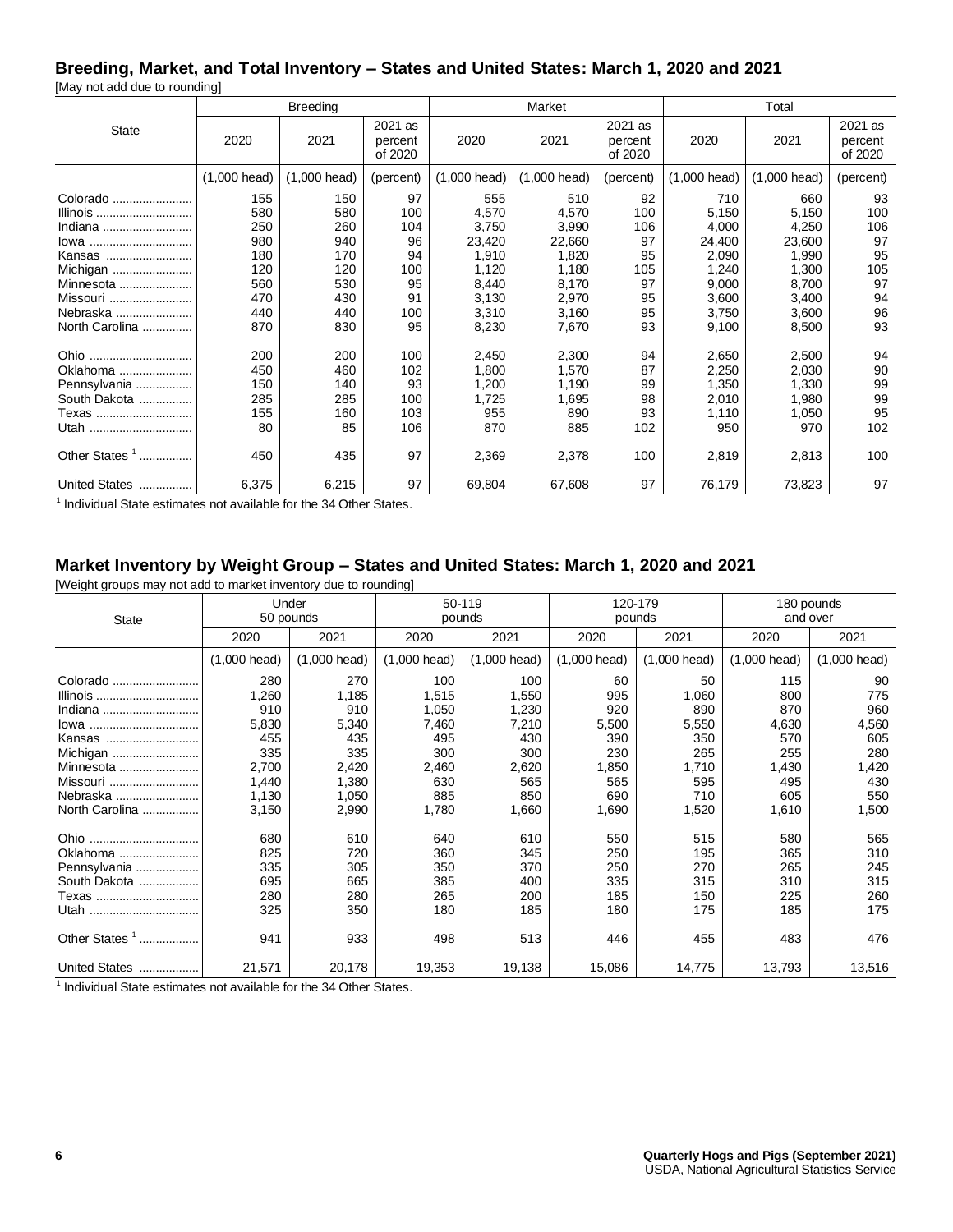#### **Breeding, Market, and Total Inventory – States and United States: June 1, 2020 and 2021**

[May not add due to rounding]

|                                                                                                                  |                                                             | <b>Breeding</b>                                             |                                                        |                                                                              | Market                                                                       |                                                      |                                                                              | Total                                                                        |                                                       |  |
|------------------------------------------------------------------------------------------------------------------|-------------------------------------------------------------|-------------------------------------------------------------|--------------------------------------------------------|------------------------------------------------------------------------------|------------------------------------------------------------------------------|------------------------------------------------------|------------------------------------------------------------------------------|------------------------------------------------------------------------------|-------------------------------------------------------|--|
| <b>State</b>                                                                                                     | 2020                                                        | 2021                                                        | 2021 as<br>percent<br>of 2020                          | 2020                                                                         | 2021                                                                         | 2021 as<br>percent<br>of 2020                        | 2020                                                                         | 2021                                                                         | 2021 as<br>percent<br>of 2020                         |  |
|                                                                                                                  | $(1,000 \text{ head})$                                      | (1,000 head)                                                | (percent)                                              | $(1,000 \text{ head})$                                                       | $(1,000 \text{ head})$                                                       | (percent)                                            | (1,000 head)                                                                 | (1,000 head)                                                                 | (percent)                                             |  |
| Colorado<br>Illinois<br>Indiana<br>lowa<br>Kansas<br>Michigan<br>Minnesota<br>Missouri<br>Nebraska               | 155<br>570<br>250<br>960<br>180<br>120<br>550<br>475<br>440 | 155<br>650<br>260<br>910<br>175<br>115<br>540<br>425<br>450 | 100<br>114<br>104<br>95<br>97<br>96<br>98<br>89<br>102 | 545<br>4,780<br>4,150<br>23,340<br>2,010<br>1,060<br>8,450<br>3,325<br>3,360 | 505<br>4,700<br>4,040<br>23,090<br>1,775<br>1,115<br>8,560<br>2,875<br>3,200 | 93<br>98<br>97<br>99<br>88<br>105<br>101<br>86<br>95 | 700<br>5,350<br>4,400<br>24,300<br>2,190<br>1,180<br>9,000<br>3,800<br>3,800 | 660<br>5,350<br>4,300<br>24,000<br>1,950<br>1,230<br>9,100<br>3,300<br>3,650 | 94<br>100<br>98<br>99<br>89<br>104<br>101<br>87<br>96 |  |
| North Carolina<br>Ohio<br>Oklahoma<br>Pennsylvania<br>South Dakota<br>Texas<br>Utah<br>Other States <sup>1</sup> | 880<br>210<br>460<br>150<br>280<br>130<br>80<br>436         | 820<br>190<br>470<br>140<br>270<br>130<br>85<br>435         | 93<br>90<br>102<br>93<br>96<br>100<br>106<br>100       | 8,420<br>2,540<br>1,720<br>1,260<br>1,780<br>920<br>910<br>2,468             | 7,380<br>2,360<br>1,610<br>1,180<br>1,710<br>850<br>865<br>2,368             | 88<br>93<br>94<br>94<br>96<br>92<br>95<br>96         | 9,300<br>2,750<br>2,180<br>1,410<br>2,060<br>1,050<br>990<br>2,904           | 8,200<br>2,550<br>2,080<br>1,320<br>1,980<br>980<br>950<br>2,803             | 88<br>93<br>95<br>94<br>96<br>93<br>96<br>97          |  |
| United States                                                                                                    | 6,326                                                       | 6,220                                                       | 98                                                     | 71,038                                                                       | 68,183                                                                       | 96                                                   | 77,364                                                                       | 74,403                                                                       | 96                                                    |  |

<sup>1</sup> Individual State estimates not available for the 34 Other States.

# **Market Inventory by Weight Group – States and United States: June 1, 2020 and 2021**

[Weight groups may not add to market inventory due to rounding]

| <b>State</b>                   |                        | Under<br>50 pounds     |                        | 50-119<br>pounds       |                        | 120-179<br>pounds      | 180 pounds<br>and over |                        |  |
|--------------------------------|------------------------|------------------------|------------------------|------------------------|------------------------|------------------------|------------------------|------------------------|--|
|                                | 2020                   | 2021                   | 2020                   | 2021                   | 2020                   | 2021                   | 2020                   | 2021                   |  |
|                                | $(1,000 \text{ head})$ | $(1,000 \text{ head})$ | $(1,000 \text{ head})$ | $(1,000 \text{ head})$ | $(1,000 \text{ head})$ | $(1,000 \text{ head})$ | $(1,000 \text{ head})$ | $(1,000 \text{ head})$ |  |
| Colorado                       | 275                    | 240                    | 95                     | 110                    | 70                     | 70                     | 105                    | 85                     |  |
| Illinois                       | 1,400                  | 1,355                  | 1,555                  | 1,560                  | 1,035                  | 965                    | 790                    | 820                    |  |
| Indiana                        | 1,010                  | 980                    | 1,310                  | 1,270                  | 910                    | 920                    | 920                    | 870                    |  |
| lowa                           | 5,780                  | 6,000                  | 7,520                  | 7,280                  | 5,500                  | 5,500                  | 4,540                  | 4,310                  |  |
| Kansas                         | 510                    | 450                    | 480                    | 475                    | 395                    | 330                    | 625                    | 520                    |  |
| Michigan                       | 310                    | 330                    | 290                    | 295                    | 220                    | 235                    | 240                    | 255                    |  |
| Minnesota                      | 2,800                  | 2,770                  | 2,430                  | 2,700                  | 1,820                  | 1,670                  | 1,400                  | 1,420                  |  |
| Missouri                       | 1,690                  | 1,350                  | 565                    | 550                    | 600                    | 560                    | 470                    | 415                    |  |
| Nebraska                       | 1,160                  | 1,100                  | 865                    | 880                    | 690                    | 640                    | 645                    | 580                    |  |
| North Carolina                 | 3,100                  | 2,940                  | 1,920                  | 1,600                  | 1,730                  | 1,425                  | 1,670                  | 1,415                  |  |
| Ohio                           | 710                    | 670                    | 650                    | 625                    | 580                    | 505                    | 600                    | 560                    |  |
| Oklahoma                       | 770                    | 750                    | 380                    | 350                    | 230                    | 205                    | 340                    | 305                    |  |
| Pennsylvania                   | 375                    | 340                    | 385                    | 350                    | 270                    | 245                    | 230                    | 245                    |  |
| South Dakota                   | 725                    | 685                    | 420                    | 405                    | 340                    | 295                    | 295                    | 325                    |  |
| Texas                          | 220                    | 245                    | 295                    | 210                    | 185                    | 170                    | 220                    | 225                    |  |
| Utah                           | 365                    | 360                    | 180                    | 170                    | 180                    | 170                    | 185                    | 165                    |  |
| Other States <sup>1</sup><br>. | 910                    | 909                    | 550                    | 519                    | 485                    | 465                    | 522                    | 474                    |  |
| United States                  | 22,110                 | 21,474                 | 19,890                 | 19,349                 | 15,240                 | 14,370                 | 13,797                 | 12,989                 |  |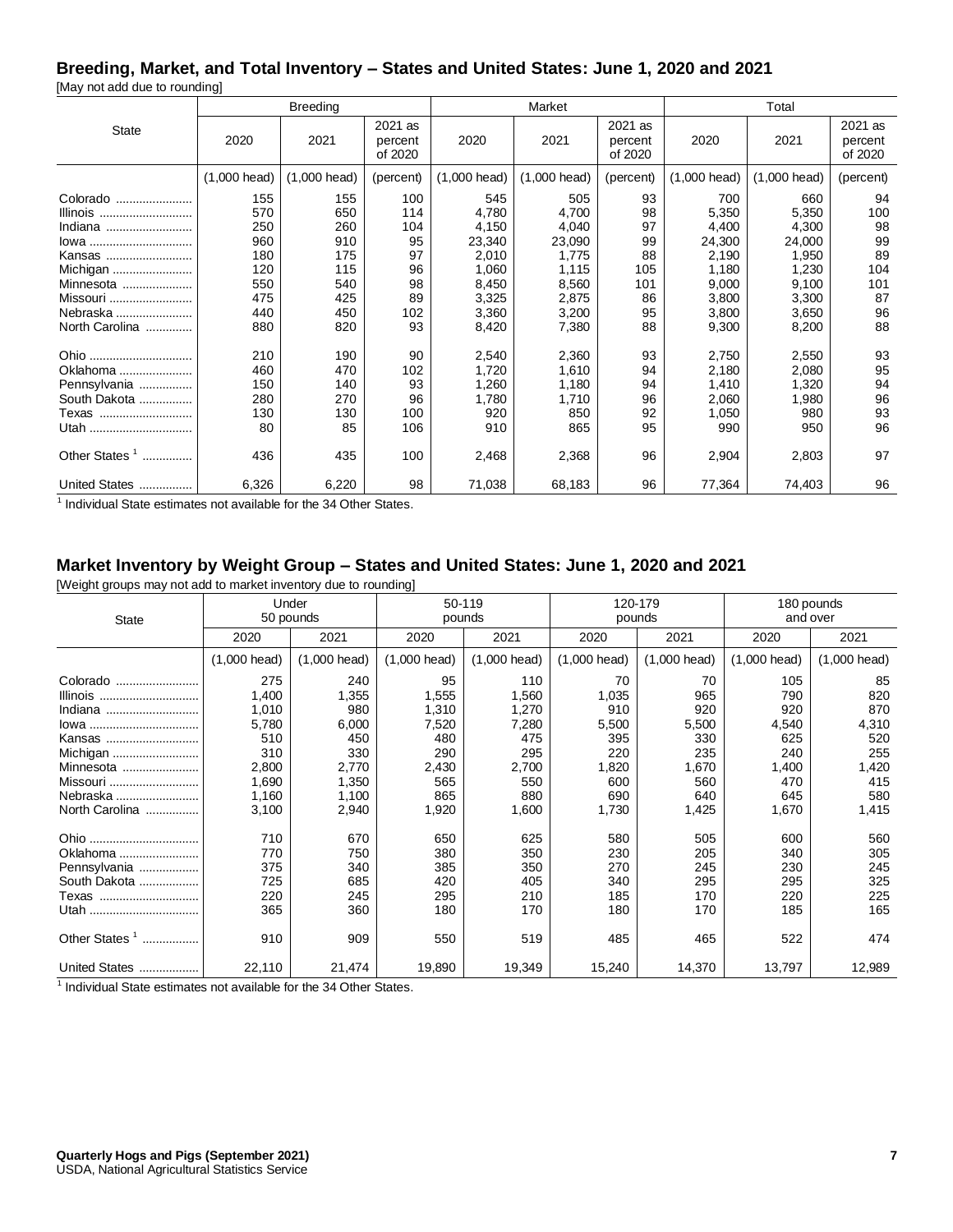# **Breeding, Market, and Total Inventory – States and United States: September 1, 2020 and 2021**

[May not add due to rounding]

|                           |                        | <b>Breeding</b>        |                               |                | Market                 |                               |              | Total                  |                               |  |  |
|---------------------------|------------------------|------------------------|-------------------------------|----------------|------------------------|-------------------------------|--------------|------------------------|-------------------------------|--|--|
| <b>State</b>              | 2020                   | 2021                   | 2021 as<br>percent<br>of 2020 | 2020           | 2021                   | 2021 as<br>percent<br>of 2020 | 2020         | 2021                   | 2021 as<br>percent<br>of 2020 |  |  |
|                           | $(1,000 \text{ head})$ | $(1,000 \text{ head})$ | (percent)                     | $(1,000$ head) | $(1,000 \text{ head})$ | (percent)                     | (1,000 head) | $(1,000 \text{ head})$ | (percent)                     |  |  |
| Colorado                  | 165                    | 150                    | 91                            | 485            | 510                    | 105                           | 650          | 660                    | 102                           |  |  |
| Illinois                  | 580                    | 660                    | 114                           | 4,820          | 4,790                  | 99                            | 5,400        | 5,450                  | 101                           |  |  |
| Indiana                   | 250                    | 250                    | 100                           | 4,200          | 4,050                  | 96                            | 4,450        | 4,300                  | 97                            |  |  |
| lowa                      | 980                    | 900                    | 92                            | 23,820         | 23,500                 | 99                            | 24,800       | 24,400                 | 98                            |  |  |
| Kansas                    | 175                    | 165                    | 94                            | 1,915          | 1,905                  | 99                            | 2,090        | 2,070                  | 99                            |  |  |
| Michigan                  | 120                    | 115                    | 96                            | 1,100          | 1,105                  | 100                           | 1,220        | 1,220                  | 100                           |  |  |
| Minnesota                 | 530                    | 530                    | 100                           | 8,570          | 8,470                  | 99                            | 9,100        | 9,000                  | 99                            |  |  |
| Missouri                  | 470                    | 420                    | 89                            | 3,430          | 2,980                  | 87                            | 3,900        | 3,400                  | 87                            |  |  |
| Nebraska                  | 430                    | 460                    | 107                           | 3,370          | 3,190                  | 95                            | 3,800        | 3,650                  | 96                            |  |  |
| North Carolina            | 870                    | 810                    | 93                            | 8,730          | 7,490                  | 86                            | 9,600        | 8,300                  | 86                            |  |  |
| Ohio                      | 220                    | 190                    | 86                            | 2,580          | 2,310                  | 90                            | 2,800        | 2,500                  | 89                            |  |  |
| Oklahoma                  | 450                    | 470                    | 104                           | 1,650          | 1,730                  | 105                           | 2,100        | 2,200                  | 105                           |  |  |
| Pennsylvania              | 150                    | 145                    | 97                            | 1,290          | 1,195                  | 93                            | 1,440        | 1,340                  | 93                            |  |  |
| South Dakota              | 285                    | 265                    | 93                            | 1,765          | 1,735                  | 98                            | 2,050        | 2,000                  | 98                            |  |  |
| Texas                     | 140                    | 140                    | 100                           | 920            | 940                    | 102                           | 1,060        | 1,080                  | 102                           |  |  |
| Utah                      | 85                     | 85                     | 100                           | 955            | 885                    | 93                            | 1,040        | 970                    | 93                            |  |  |
| Other States <sup>1</sup> | 433                    | 435                    | 100                           | 2,501          | 2,377                  | 95                            | 2,934        | 2,812                  | 96                            |  |  |
| United States             | 6,333                  | 6,190                  | 98                            | 72,101         | 69,162                 | 96                            | 78,434       | 75,352                 | 96                            |  |  |

<sup>1</sup> Individual State estimates not available for the 34 Other States.

# **Market Inventory by Weight Group – States and United States: September 1, 2020 and 2021**

[Weight groups may not add to market inventory due to rounding]

| <b>State</b>              | Under<br>50 pounds     |                        |                        | 50-119<br>pounds |                        | 120-179<br>pounds      | 180 pounds<br>and over |                        |  |
|---------------------------|------------------------|------------------------|------------------------|------------------|------------------------|------------------------|------------------------|------------------------|--|
|                           | 2020                   | 2021                   | 2020                   | 2021             | 2020                   | 2021                   | 2020                   | 2021                   |  |
|                           | $(1,000 \text{ head})$ | $(1,000 \text{ head})$ | $(1,000 \text{ head})$ | (1,000 head)     | $(1,000 \text{ head})$ | $(1,000 \text{ head})$ | $(1,000 \text{ head})$ | $(1,000 \text{ head})$ |  |
| Colorado                  | 260                    | 235                    | 100                    | 110              | 50                     | 55                     | 75                     | 110                    |  |
|                           | 1,390                  | 1,310                  | 1,540                  | 1,630            | 1,070                  | 1,040                  | 820                    | 810                    |  |
| Indiana                   | 1,040                  | 980                    | 1,380                  | 1,250            | 820                    | 895                    | 960                    | 925                    |  |
|                           | 6,440                  | 6,170                  | 7,780                  | 7,600            | 5,480                  | 5,620                  | 4,120                  | 4,110                  |  |
| Kansas                    | 500                    | 470                    | 475                    | 415              | 410                    | 420                    | 530                    | 600                    |  |
| Michigan                  | 325                    | 330                    | 305                    | 295              | 225                    | 230                    | 245                    | 250                    |  |
| Minnesota                 | 2,850                  | 2,790                  | 2,820                  | 2,720            | 1,720                  | 1,680                  | 1,180                  | 1,280                  |  |
| Missouri                  | 1,600                  | 1,400                  | 690                    | 560              | 690                    | 620                    | 450                    | 400                    |  |
| Nebraska                  | 1,170                  | 1,090                  | 890                    | 880              | 690                    | 650                    | 620                    | 570                    |  |
| North Carolina            | 3,350                  | 3,040                  | 2,130                  | 1,620            | 1,610                  | 1,390                  | 1,640                  | 1,440                  |  |
| Ohio.<br>                 | 770                    | 650                    | 760                    | 630              | 490                    | 465                    | 560                    | 565                    |  |
| Oklahoma                  | 765                    | 850                    | 350                    | 350              | 185                    | 220                    | 350                    | 310                    |  |
| Pennsylvania              | 355                    | 320                    | 410                    | 375              | 275                    | 275                    | 250                    | 225                    |  |
| South Dakota              | 700                    | 655                    | 435                    | 405              | 320                    | 305                    | 310                    | 370                    |  |
|                           | 305                    | 290                    | 215                    | 240              | 140                    | 150                    | 260                    | 260                    |  |
|                           | 370                    | 345                    | 195                    | 180              | 195                    | 180                    | 195                    | 180                    |  |
| Other States <sup>1</sup> | 954                    | 930                    | 545                    | 491              | 497                    | 461                    | 504                    | 494                    |  |
| United States             | 23,144                 | 21,855                 | 21,020                 | 19,751           | 14,867                 | 14,656                 | 13,069                 | 12,899                 |  |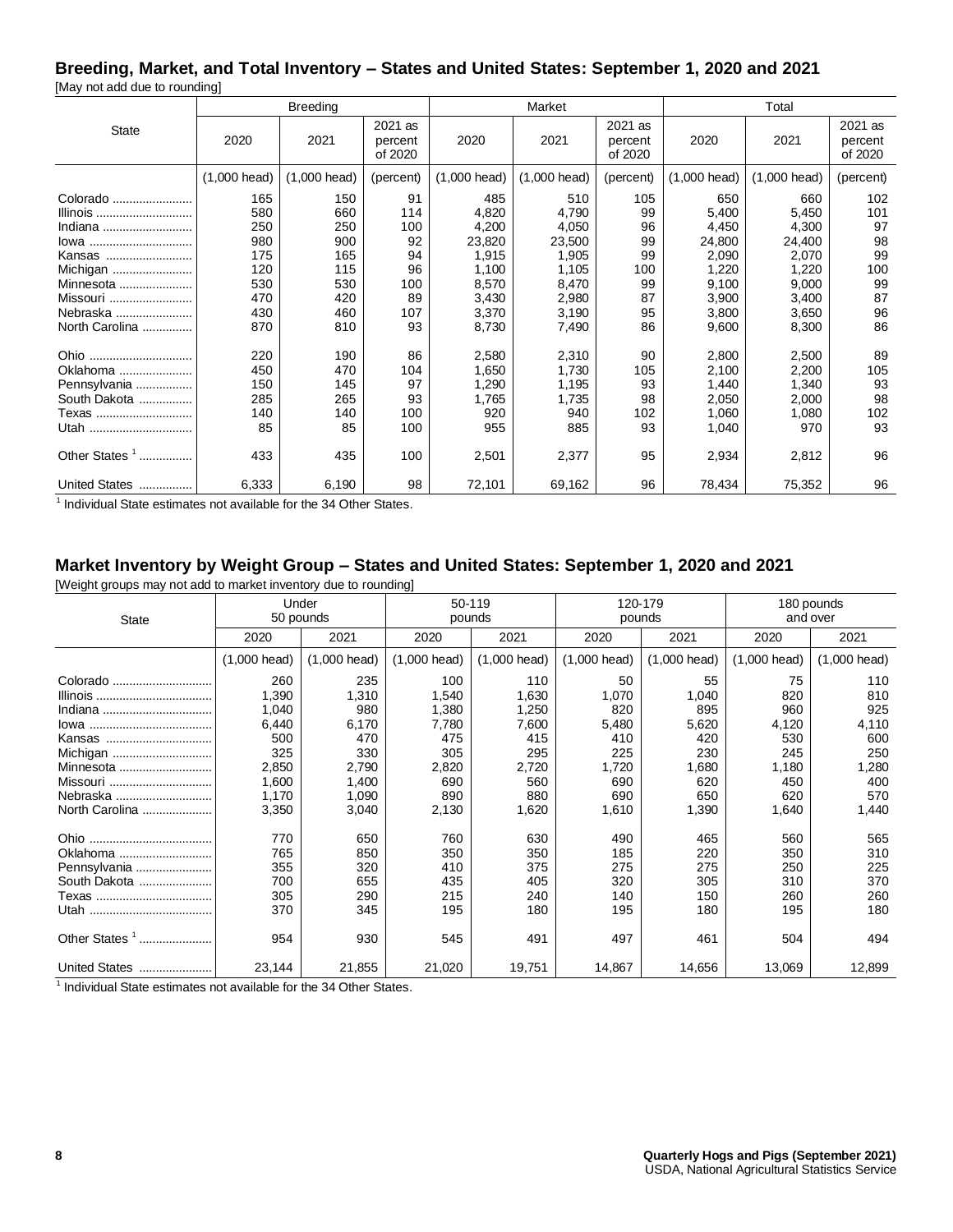# **Breeding, Market, and Total Inventory – States and United States: December 1, 2019 and 2020**

[May not add due to rounding]

|                                                                                                                  |                                                               | <b>Breeding</b>                                             |                                                       |                                                                              | Market                                                                       |                                                              |                                                                              | Total                                                                        |                                                             |  |
|------------------------------------------------------------------------------------------------------------------|---------------------------------------------------------------|-------------------------------------------------------------|-------------------------------------------------------|------------------------------------------------------------------------------|------------------------------------------------------------------------------|--------------------------------------------------------------|------------------------------------------------------------------------------|------------------------------------------------------------------------------|-------------------------------------------------------------|--|
| <b>State</b>                                                                                                     | 2019                                                          | 2020                                                        | 2020 as<br>percent<br>of 2019                         | 2019                                                                         | 2020                                                                         | 2020 as<br>percent<br>of 2019                                | 2019                                                                         | 2020                                                                         | 2020 as<br>percent<br>of 2019                               |  |
|                                                                                                                  | $(1,000 \text{ head})$                                        | (1,000 head)                                                | (percent)                                             | $(1,000 \text{ head})$                                                       | $(1,000 \text{ head})$                                                       | (percent)                                                    | (1,000 head)                                                                 | (1,000 head)                                                                 | (percent)                                                   |  |
| Colorado<br>Illinois<br>Indiana<br>lowa<br>Kansas<br>Michigan<br>Minnesota<br>Missouri<br>Nebraska               | 155<br>590<br>250<br>1,010<br>180<br>120<br>570<br>490<br>440 | 155<br>550<br>250<br>950<br>170<br>120<br>540<br>440<br>410 | 100<br>93<br>100<br>94<br>94<br>100<br>95<br>90<br>93 | 605<br>4,860<br>4,150<br>23,890<br>1,980<br>1,120<br>8,830<br>2,860<br>3,360 | 475<br>4,850<br>4,200<br>23,550<br>1,890<br>1,180<br>8,760<br>3,260<br>3,240 | 79<br>100<br>101<br>99<br>95<br>105<br>99<br>114<br>96<br>94 | 760<br>5,450<br>4,400<br>24,900<br>2,160<br>1,240<br>9,400<br>3,350<br>3,800 | 630<br>5,400<br>4,450<br>24,500<br>2,060<br>1,300<br>9,300<br>3,700<br>3,650 | 83<br>99<br>101<br>98<br>95<br>105<br>99<br>110<br>96<br>94 |  |
| North Carolina<br>Ohio<br>Oklahoma<br>Pennsylvania<br>South Dakota<br>Texas<br>Utah<br>Other States <sup>1</sup> | 900<br>210<br>450<br>140<br>280<br>155<br>80<br>451           | 840<br>210<br>460<br>140<br>280<br>140<br>90<br>431         | 93<br>100<br>102<br>100<br>100<br>90<br>113<br>96     | 8,500<br>2,540<br>1,820<br>1,190<br>1,720<br>985<br>880<br>2,467             | 7,960<br>2,440<br>1,620<br>1,250<br>1,740<br>940<br>910<br>2,381             | 96<br>89<br>105<br>101<br>95<br>103<br>97                    | 9,400<br>2,750<br>2,270<br>1,330<br>2,000<br>1,140<br>960<br>2,918           | 8,800<br>2,650<br>2,080<br>1,390<br>2,020<br>1,080<br>1,000<br>2,812         | 96<br>92<br>105<br>101<br>95<br>104<br>96                   |  |
| United States                                                                                                    | 6,471                                                         | 6,176                                                       | 95                                                    | 71,757                                                                       | 70,646                                                                       | 98                                                           | 78,228                                                                       | 76,822                                                                       | 98                                                          |  |

<sup>1</sup> Individual State estimates not available for the 34 Other States.

# **Market Inventory by Weight Group – States and United States: December 1, 2019 and 2020**

[Weight groups may not add to market inventory due to rounding]

| <b>State</b>                   |                        | Under<br>50 pounds     |                        | 50-119<br>pounds       |                        | 120-179<br>pounds      | 180 pounds<br>and over |                        |  |
|--------------------------------|------------------------|------------------------|------------------------|------------------------|------------------------|------------------------|------------------------|------------------------|--|
|                                | 2019                   | 2020                   | 2019                   | 2020                   | 2019                   | 2020                   | 2019                   | 2020                   |  |
|                                | $(1,000 \text{ head})$ | $(1,000 \text{ head})$ | $(1,000 \text{ head})$ | $(1,000 \text{ head})$ | $(1,000 \text{ head})$ | $(1,000 \text{ head})$ | $(1,000 \text{ head})$ | $(1,000 \text{ head})$ |  |
| Colorado                       | 280                    | 255                    | 130                    | 100                    | 100                    | 50                     | 95                     | 70                     |  |
| Illinois                       | 1,455                  | 1,410                  | 1,630                  | 1,550                  | 965                    | 1,040                  | 810                    | 850                    |  |
| Indiana                        | 1,100                  | 1,030                  | 1,170                  | 1,260                  | 920                    | 910                    | 960                    | 1,000                  |  |
| lowa                           | 5,840                  | 5,680                  | 7,720                  | 7,570                  | 5,750                  | 5,790                  | 4,580                  | 4,510                  |  |
| Kansas                         | 475                    | 445                    | 475                    | 485                    | 420                    | 360                    | 610                    | 600                    |  |
| Michigan                       | 340                    | 360                    | 310                    | 330                    | 220                    | 245                    | 250                    | 245                    |  |
| Minnesota                      | 2,750                  | 2,790                  | 2,770                  | 2,710                  | 1,860                  | 1,840                  | 1,450                  | 1,420                  |  |
| Missouri                       | 1,250                  | 1,500                  | 620                    | 640                    | 520                    | 640                    | 470                    | 480                    |  |
| Nebraska                       | 1,180                  | 1,120                  | 875                    | 860                    | 640                    | 710                    | 665                    | 550                    |  |
| North Carolina                 | 3,350                  | 2,935                  | 2,030                  | 1,865                  | 1,610                  | 1,620                  | 1,510                  | 1,540                  |  |
| Ohio                           | 690                    | 750                    | 710                    | 660                    | 550                    | 480                    | 590                    | 550                    |  |
| Oklahoma                       | 780                    | 745                    | 470                    | 350                    | 255                    | 205                    | 315                    | 320                    |  |
| Pennsylvania                   | 305                    | 345                    | 340                    | 360                    | 275                    | 275                    | 270                    | 270                    |  |
| South Dakota                   | 680                    | 695                    | 400                    | 400                    | 320                    | 325                    | 320                    | 320                    |  |
| Texas                          | 300                    | 280                    | 275                    | 225                    | 170                    | 185                    | 240                    | 250                    |  |
| Utah                           | 320                    | 350                    | 185                    | 185                    | 185                    | 185                    | 190                    | 190                    |  |
| Other States <sup>1</sup><br>. | 953                    | 809                    | 526                    | 560                    | 496                    | 486                    | 491                    | 525                    |  |
| United States                  | 22,048                 | 21,499                 | 20,636                 | 20,110                 | 15,256                 | 15,346                 | 13,816                 | 13,690                 |  |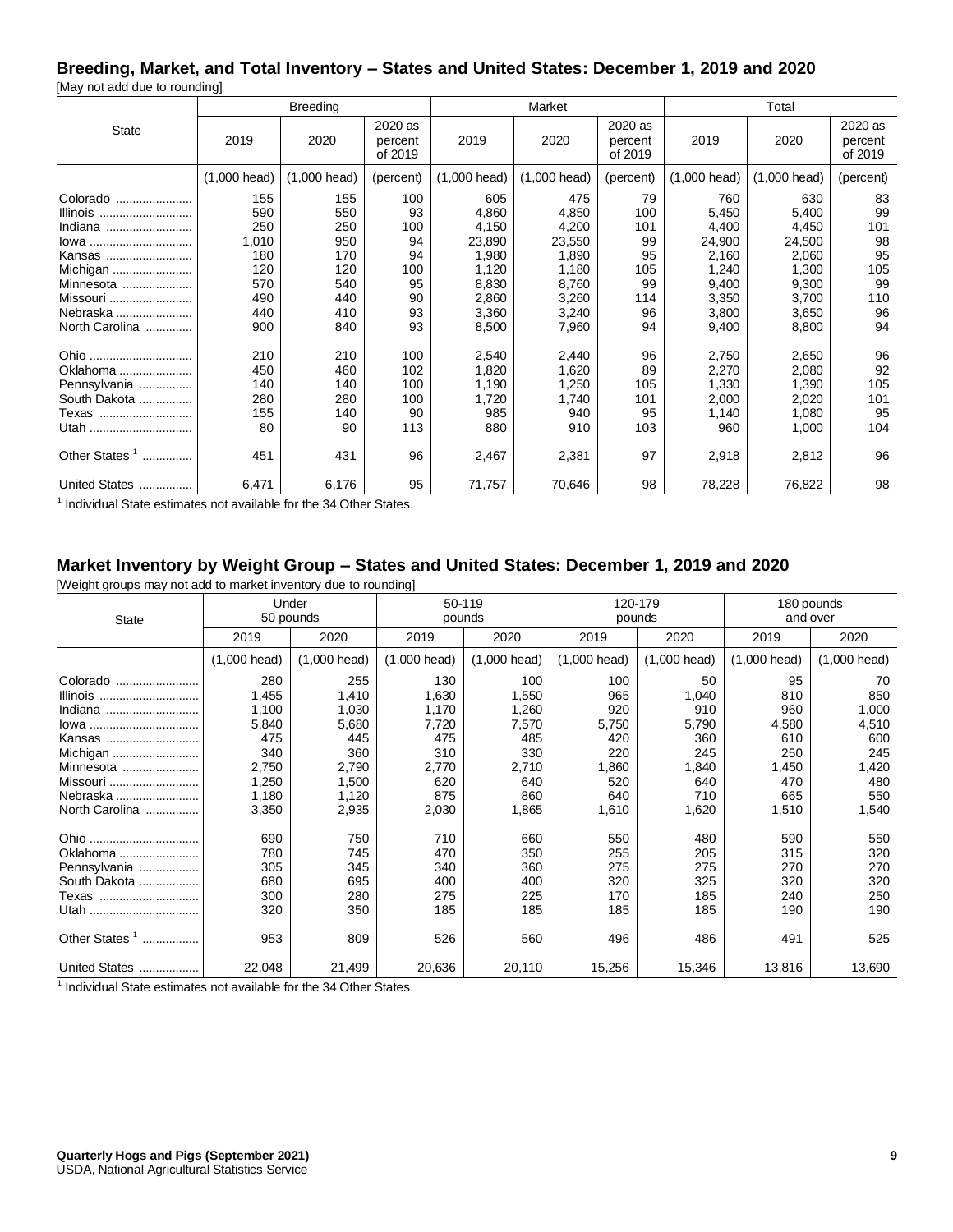# **Sows Farrowing, Pigs per Litter, and Pig Crop – States and United States: December-February 2020-2022**

[December preceding year. May not add due to rounding]

|                                                                                                                      |                                                                 |                                                                 | Sows farrowing                                                  |                                                                 |                                                                                        | Pigs per litter                                                                       | Pig crop $1$                                                                     |                                                                                  |                                                            |
|----------------------------------------------------------------------------------------------------------------------|-----------------------------------------------------------------|-----------------------------------------------------------------|-----------------------------------------------------------------|-----------------------------------------------------------------|----------------------------------------------------------------------------------------|---------------------------------------------------------------------------------------|----------------------------------------------------------------------------------|----------------------------------------------------------------------------------|------------------------------------------------------------|
| <b>State</b>                                                                                                         | 2020                                                            | 2021                                                            | 2022 <sup>2</sup>                                               | 2022 as<br>percent<br>of 2021                                   | 2020                                                                                   | 2021                                                                                  | 2020                                                                             | 2021                                                                             | 2021 as<br>percent<br>of 2020                              |
|                                                                                                                      | $(1,000 \text{ head})$                                          | $(1,000 \text{ head})$                                          | $(1,000 \text{ head})$                                          | (percent)                                                       | (number)                                                                               | (number)                                                                              | $(1,000 \text{ head})$                                                           | $(1,000 \text{ head})$                                                           | (percent)                                                  |
| Colorado<br>Illinois<br>Indiana<br>lowa<br>Kansas<br>Michigan<br>Minnesota<br>Missouri<br>Nebraska<br>North Carolina | 72<br>285<br>115<br>500<br>87<br>57<br>270<br>250<br>190<br>430 | 76<br>265<br>120<br>485<br>84<br>52<br>250<br>215<br>175<br>420 | 67<br>290<br>120<br>480<br>88<br>52<br>250<br>225<br>195<br>405 | 88<br>109<br>100<br>99<br>105<br>100<br>100<br>105<br>111<br>96 | 10.30<br>10.95<br>10.60<br>11.25<br>10.40<br>11.10<br>11.90<br>11.00<br>11.60<br>10.50 | 9.90<br>10.95<br>10.70<br>11.30<br>10.50<br>10.90<br>11.80<br>11.00<br>11.85<br>10.55 | 742<br>3,121<br>1,219<br>5,625<br>905<br>633<br>3,213<br>2,750<br>2,204<br>4,515 | 752<br>2,902<br>1,284<br>5,481<br>882<br>567<br>2,950<br>2,365<br>2,074<br>4,431 | 101<br>93<br>105<br>97<br>97<br>90<br>92<br>86<br>94<br>98 |
| Ohio<br>Oklahoma<br>Pennsylvania<br>South Dakota<br>Texas<br>Utah<br>Other States <sup>3</sup>                       | 96<br>205<br>53<br>141<br>68<br>40<br>209                       | 87<br>200<br>46<br>134<br>69<br>44<br>200                       | 92<br>195<br>51<br>125<br>68<br>46<br>213                       | 106<br>98<br>111<br>93<br>99<br>105<br>107                      | 11.00<br>10.40<br>11.00<br>12.10<br>10.35<br>11.00<br>10.51                            | 10.40<br>10.10<br>11.10<br>11.90<br>10.10<br>10.10<br>10.59                           | 1,056<br>2,132<br>583<br>1,706<br>704<br>440<br>2,197                            | 905<br>2,020<br>511<br>1,595<br>697<br>444<br>2,118                              | 86<br>95<br>88<br>93<br>99<br>101<br>96                    |
| United States                                                                                                        | 3,068                                                           | 2,922                                                           | 2,962                                                           | 101                                                             | 11.00                                                                                  | 10.94                                                                                 | 33,745                                                                           | 31,978                                                                           | 95                                                         |

<sup>1</sup> Number of pigs born December-February that were still on hand March 1, or had been sold.

<sup>2</sup> Intentions.

 $3$  Individual State estimates not available for the 34 Other States.

#### **Sows Farrowing, Pigs per Litter, and Pig Crop – States and United States: March-May 2020 and 2021** [May not add due to rounding]

|                           |                        | Sows farrowing         |                               |          | Pigs per litter | Pig crop <sup>1</sup>  |                |                               |  |
|---------------------------|------------------------|------------------------|-------------------------------|----------|-----------------|------------------------|----------------|-------------------------------|--|
| <b>State</b>              | 2020                   | 2021                   | 2021 as<br>percent<br>of 2020 | 2020     | 2021            | 2020                   | 2021           | 2021 as<br>percent<br>of 2020 |  |
|                           | $(1,000 \text{ head})$ | $(1,000 \text{ head})$ | (percent)                     | (number) | (number)        | $(1,000 \text{ head})$ | $(1,000$ head) | (percent)                     |  |
| Colorado                  | 74                     | 73                     | 99                            | 10.10    | 10.40           | 747                    | 759            | 102                           |  |
| Illinois                  | 275                    | 265                    | 96                            | 10.80    | 10.85           | 2,970                  | 2,875          | 97                            |  |
| Indiana                   | 125                    | 125                    | 100                           | 10.60    | 10.90           | 1,325                  | 1,363          | 103                           |  |
| lowa                      | 500                    | 510                    | 102                           | 11.40    | 11.40           | 5,700                  | 5,814          | 102                           |  |
| Kansas                    | 89                     | 88                     | 99                            | 10.70    | 10.20           | 952                    | 898            | 94                            |  |
| Michigan                  | 54                     | 51                     | 94                            | 10.60    | 10.70           | 572                    | 546            | 95                            |  |
| Minnesota                 | 290                    | 280                    | 97                            | 11.60    | 11.90           | 3,364                  | 3,332          | 99                            |  |
| Missouri                  | 255                    | 230                    | 90                            | 11.00    | 10.90           | 2,805                  | 2,507          | 89                            |  |
| Nebraska                  | 200                    | 195                    | 98                            | 11.10    | 11.60           | 2,220                  | 2,262          | 102                           |  |
| North Carolina            | 460                    | 440                    | 96                            | 10.60    | 10.30           | 4,876                  | 4,532          | 93                            |  |
| Ohio                      | 96                     | 96                     | 100                           | 11.10    | 10.40           | 1,066                  | 998            | 94                            |  |
| Oklahoma                  | 215                    | 210                    | 98                            | 10.80    | 10.10           | 2,322                  | 2,121          | 91                            |  |
| Pennsylvania              | 57                     | 48                     | 84                            | 11.10    | 11.40           | 633                    | 547            | 86                            |  |
| South Dakota              | 139                    | 132                    | 95                            | 12.30    | 12.50           | 1,710                  | 1,650          | 96                            |  |
| Texas                     | 68                     | 68                     | 100                           | 11.00    | 9.30            | 748                    | 632            | 84                            |  |
| Utah                      | 43                     | 45                     | 105                           | 10.80    | 10.60           | 464                    | 477            | 103                           |  |
| Other States <sup>2</sup> | 209                    | 211                    | 101                           | 10.39    | 10.78           | 2,169                  | 2,271          | 105                           |  |
| United States             | 3,149                  | 3,067                  | 97                            | 11.00    | 10.95           | 34,644                 | 33,584         | 97                            |  |

<sup>1</sup> Number of pigs born March-May that were still on hand June 1, or had been sold.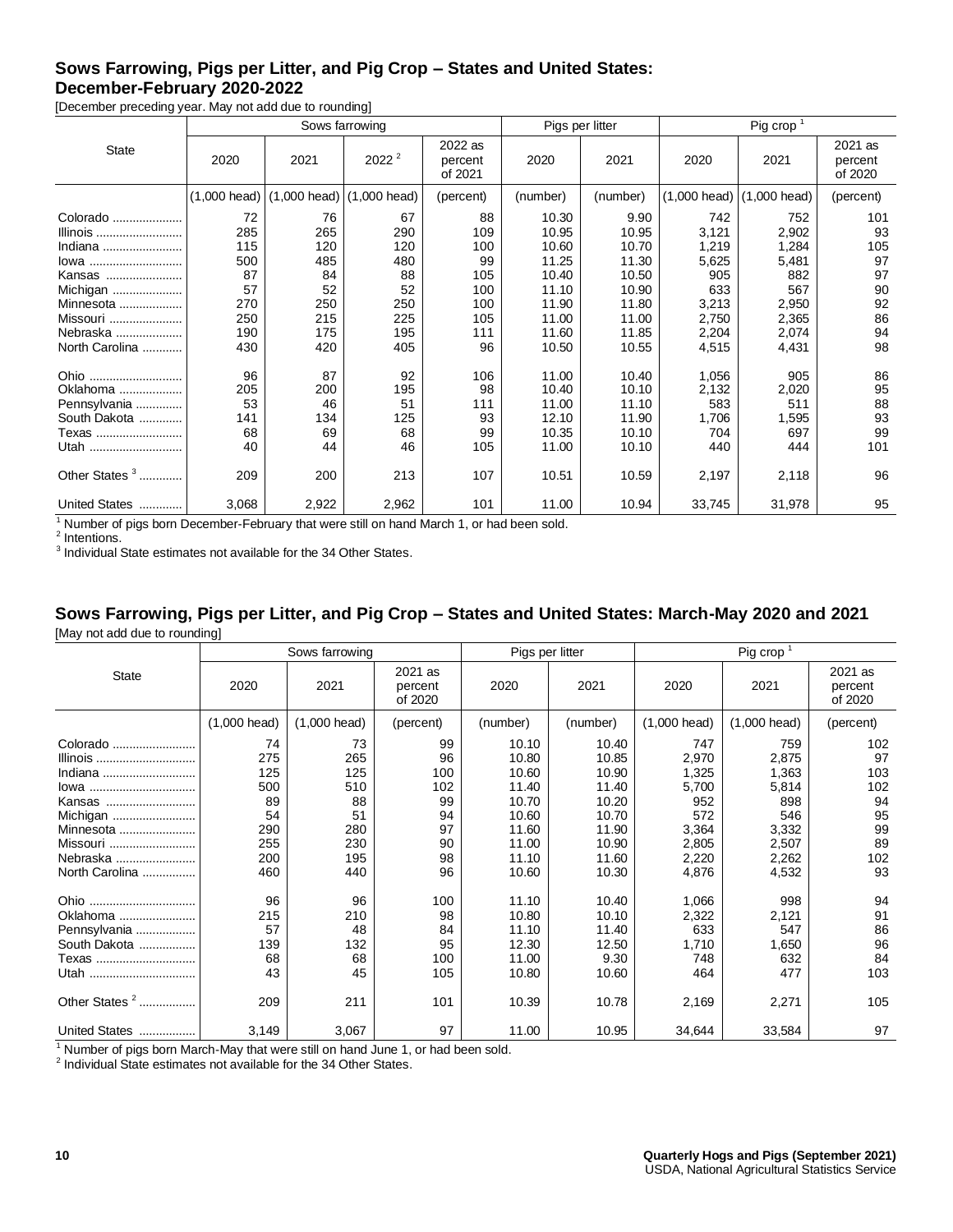#### **Sows Farrowing, Pigs per Litter, and Pig Crop – States and United States: June-August 2020 and 2021** [May not add due to rounding]

|                           | ັ              |                        |                               |                 |          |                        |                        |                               |  |
|---------------------------|----------------|------------------------|-------------------------------|-----------------|----------|------------------------|------------------------|-------------------------------|--|
|                           |                | Sows farrowing         |                               | Pigs per litter |          | Pig crop $1$           |                        |                               |  |
| <b>State</b>              | 2020           | 2021                   | 2021 as<br>percent<br>of 2020 | 2020            | 2021     | 2020                   | 2021                   | 2021 as<br>percent<br>of 2020 |  |
|                           | $(1,000$ head) | $(1,000 \text{ head})$ | (percent)                     | (number)        | (number) | $(1,000 \text{ head})$ | $(1,000 \text{ head})$ | (percent)                     |  |
| Colorado                  | 79             | 72                     | 91                            | 10.00           | 10.50    | 790                    | 756                    | 96                            |  |
| Illinois                  | 290            | 285                    | 98                            | 10.70           | 10.90    | 3,103                  | 3,107                  | 100                           |  |
| Indiana                   | 125            | 130                    | 104                           | 11.30           | 10.70    | 1,413                  | 1,391                  | 98                            |  |
| lowa                      | 560            | 505                    | 90                            | 11.30           | 11.40    | 6,328                  | 5,757                  | 91                            |  |
| Kansas                    | 88             | 88                     | 100                           | 10.70           | 10.80    | 942                    | 950                    | 101                           |  |
| Michigan                  | 54             | 51                     | 94                            | 11.40           | 10.80    | 616                    | 551                    | 89                            |  |
| Minnesota                 | 310            | 265                    | 85                            | 11.90           | 11.80    | 3,689                  | 3,127                  | 85                            |  |
| Missouri                  | 255            | 220                    | 86                            | 11.20           | 10.70    | 2,856                  | 2,354                  | 82                            |  |
| Nebraska                  | 180            | 200                    | 111                           | 11.70           | 11.65    | 2,106                  | 2,330                  | 111                           |  |
| North Carolina            | 490            | 430                    | 88                            | 10.50           | 10.70    | 5,145                  | 4,601                  | 89                            |  |
| Ohio                      | 108            | 102                    | 94                            | 10.50           | 11.20    | 1,134                  | 1,142                  | 101                           |  |
| Oklahoma                  | 215            | 200                    | 93                            | 10.80           | 10.90    | 2,322                  | 2,180                  | 94                            |  |
| Pennsylvania              | 56             | 49                     | 88                            | 11.10           | 11.50    | 622                    | 564                    | 91                            |  |
| South Dakota              | 143            | 128                    | 90                            | 12.20           | 12.60    | 1,745                  | 1,613                  | 92                            |  |
| Texas                     | 61             | 69                     | 113                           | 10.60           | 11.10    | 647                    | 766                    | 118                           |  |
| Utah                      | 43             | 46                     | 107                           | 11.00           | 10.60    | 473                    | 488                    | 103                           |  |
| Other States <sup>2</sup> | 203            | 206                    | 101                           | 10.46           | 10.82    | 2,124                  | 2,223                  | 105                           |  |
| United States             | 3,260          | 3,046                  | 93                            | 11.06           | 11.13    | 36,056                 | 33,900                 | 94                            |  |

<sup>1</sup> Number of pigs born June-August that were still on hand September 1, or had been sold.

<sup>2</sup> Individual State estimates not available for the 34 Other States.

# **Sows Farrowing, Pigs per Litter, and Pig Crop – States and United States: September-November 2019-2021**

[May not add due to rounding]

|                                                                                                                      |                                                                 |                                                                 | Sows farrowing                                                  |                                                              |                                                                                        | Pigs per litter                                                                        | Pig crop $1$                                                                     |                                                                                  |                                                               |
|----------------------------------------------------------------------------------------------------------------------|-----------------------------------------------------------------|-----------------------------------------------------------------|-----------------------------------------------------------------|--------------------------------------------------------------|----------------------------------------------------------------------------------------|----------------------------------------------------------------------------------------|----------------------------------------------------------------------------------|----------------------------------------------------------------------------------|---------------------------------------------------------------|
| <b>State</b>                                                                                                         | 2019                                                            | 2020                                                            | 2021 <sup>2</sup>                                               | 2021 as<br>percent<br>of 2020                                | 2019                                                                                   | 2020                                                                                   | 2019                                                                             | 2020                                                                             | 2020 as<br>percent<br>of 2019                                 |
|                                                                                                                      | $(1,000 \text{ head})$                                          | $(1,000 \text{ head})$ (1,000 head)                             |                                                                 | (percent)                                                    | (number)                                                                               | (number)                                                                               |                                                                                  | $(1,000 \text{ head})$ (1,000 head)                                              | (percent)                                                     |
| Colorado<br>Illinois<br>Indiana<br>lowa<br>Kansas<br>Michigan<br>Minnesota<br>Missouri<br>Nebraska<br>North Carolina | 75<br>280<br>120<br>510<br>92<br>56<br>300<br>265<br>190<br>470 | 73<br>290<br>120<br>550<br>85<br>56<br>280<br>235<br>190<br>440 | 69<br>295<br>125<br>490<br>89<br>53<br>265<br>210<br>200<br>405 | 95<br>102<br>104<br>89<br>105<br>95<br>95<br>89<br>105<br>92 | 10.60<br>10.95<br>10.50<br>11.35<br>10.75<br>10.85<br>11.90<br>11.10<br>11.70<br>10.55 | 10.00<br>10.80<br>11.00<br>11.30<br>10.70<br>11.50<br>11.85<br>11.10<br>11.70<br>10.50 | 795<br>3,066<br>1,260<br>5,789<br>989<br>608<br>3,570<br>2,942<br>2,223<br>4,959 | 730<br>3,132<br>1,320<br>6,215<br>910<br>644<br>3,318<br>2,609<br>2,223<br>4,620 | 92<br>102<br>105<br>107<br>92<br>106<br>93<br>89<br>100<br>93 |
| Ohio<br>Oklahoma<br>Pennsylvania<br>South Dakota<br>Texas<br>Utah<br>Other States <sup>3</sup>                       | 103<br>220<br>57<br>138<br>67<br>41<br>213                      | 105<br>210<br>53<br>140<br>64<br>41<br>200                      | 102<br>205<br>49<br>126<br>64<br>43<br>210                      | 97<br>98<br>92<br>90<br>100<br>105<br>105                    | 11.40<br>10.85<br>11.20<br>12.00<br>10.40<br>11.50<br>10.51                            | 10.60<br>10.75<br>11.00<br>12.20<br>9.80<br>10.90<br>10.79                             | 1,174<br>2,387<br>638<br>1,656<br>697<br>472<br>2,234                            | 1,113<br>2,258<br>583<br>1,708<br>627<br>447<br>2,158                            | 95<br>95<br>91<br>103<br>90<br>95<br>97                       |
| United States                                                                                                        | 3,197                                                           | 3,132                                                           | 3,000                                                           | 96                                                           | 11.09                                                                                  | 11.05                                                                                  | 35,459                                                                           | 34,614                                                                           | 98                                                            |

 $1$  Number of pigs born September-November that were still on hand December 1, or had been sold.

<sup>2</sup> Intentions.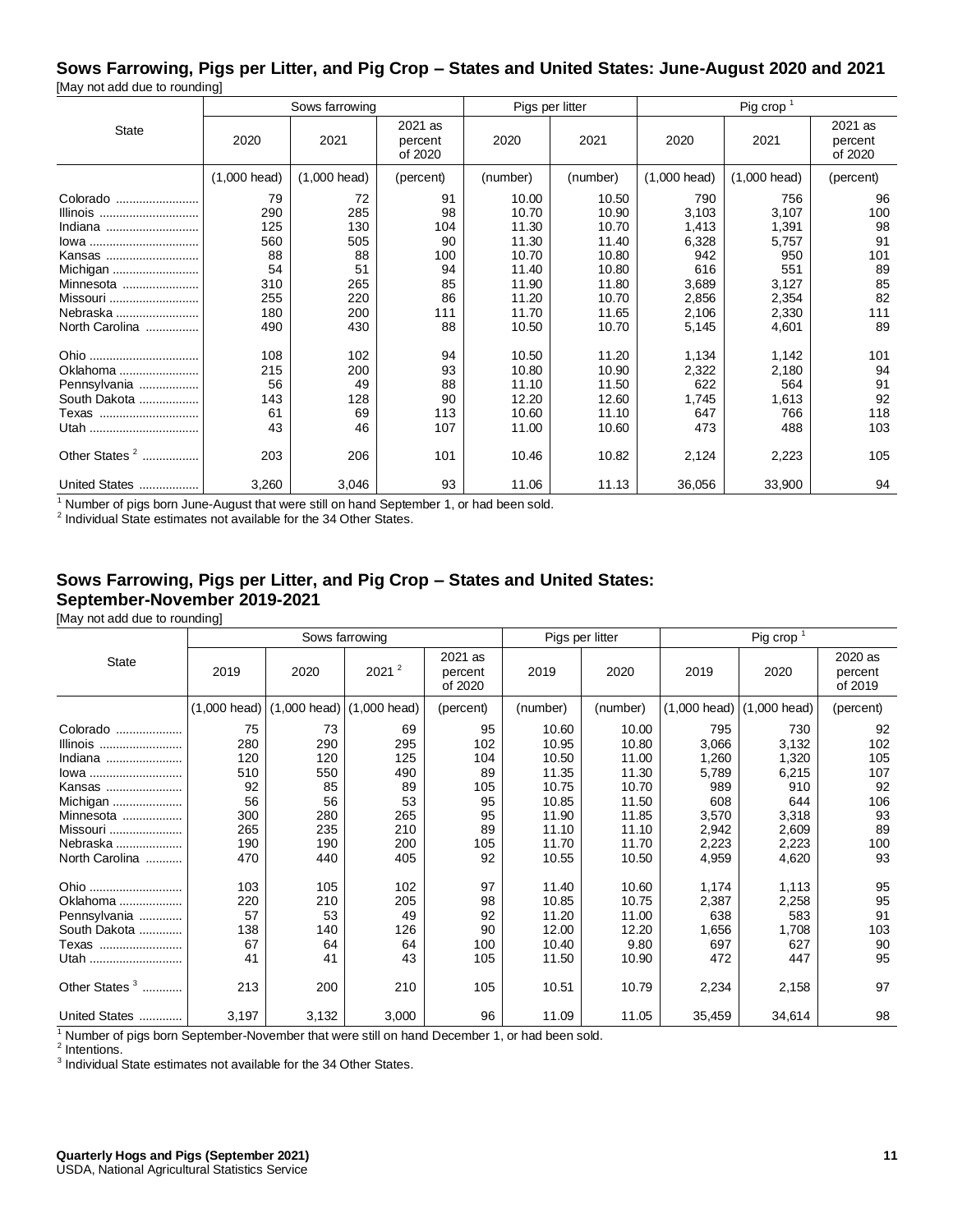#### **Statistical Methodology**

**Survey Procedures:** A random sample of roughly 4,800 United States producers was surveyed to provide data for these estimates. Survey procedures ensured that all hog and pig producers, regardless of size, had a chance to be included in the survey. Large operations were sampled more heavily than small operations. During the first half of September 2021, data were collected from about 3,200 operations. The data collected were received by electronic data reporting, mail, and telephone. Regardless of when operations responded, they were asked to report inventories as of September 1, 2021.

**Estimating Procedures:** Hogs and pigs estimates were prepared by the Agricultural Statistics Board after reviewing recommendations and analysis submitted by each regional field office. National and State survey data were reviewed for reasonableness with each other and with estimates from past years using a balance sheet. The balance sheet begins with the previous inventory estimate, adds the estimates of births and imports, and subtracts the estimates of slaughter, exports, and deaths. This indicated ending inventory level is compared to the Agricultural Statistics Board estimate for reasonableness.

**Revision Policy:** Revisions to previous estimates are made to improve quarter to quarter relationships. Estimates for the previous four quarters are subject to revision when current estimates are made. In December, estimates for all quarters of the current and previous year are reviewed. The reviews are primarily based on hog check-off receipts and slaughter. Estimates will also be reviewed after data from the Department of Agriculture five-year Census of Agriculture are available. No revisions will be made after that date.

**Reliability:** Since all operations raising hogs are not included in the sample, survey estimates are subject to sampling variability. Survey results are also subject to non-sampling errors such as omissions, duplication, and mistakes in reporting, recording, and processing the data. The effects of these errors cannot be measured directly. They are minimized through rigid quality controls in the data collection process and through a careful review of all reported data for consistency and reasonableness.

To assist users in evaluating the reliability of the estimates in this report, the **"Root Mean Square Error"** is shown for selected items in the following table. The "Root Mean Square Error" is a statistical measure based on past performance and is computed using the difference between first and final estimates. The "Root Mean Square Error" for hog inventory estimates over the past 20 quarters is 1.2 percent. This means that chances are 2 out of 3 that the final estimate will not be above or below the current estimate of 75.4 million head by more than 1.2 percent. Chances are 9 out of 10 that the difference will not exceed 1.9 percent.

|                            |                           | 90 percent | Difference between first and latest estimate |                |         |                     |              |  |  |
|----------------------------|---------------------------|------------|----------------------------------------------|----------------|---------|---------------------|--------------|--|--|
| Item                       | Root mean<br>square error | confidence | Average                                      | Smallest       | Largest | Quarters            |              |  |  |
|                            |                           | level      |                                              |                |         | <b>Below latest</b> | Above latest |  |  |
|                            | (percent)                 | (percent)  | (1,000)                                      | (1,000)        | (1,000) | (number)            | (number)     |  |  |
| All hogs and pigs<br>      | 1.2                       | 2.1        | 743                                          | 60             | 2,270   | 6                   | 14           |  |  |
|                            | 1.7                       | 2.9        | 447                                          | 0              | 1,292   | 8                   | 11           |  |  |
| <b>Expected farrowings</b> |                           |            |                                              |                |         |                     |              |  |  |
| Second intentions          | 2.4                       | 4.1        | 53                                           | $\overline{2}$ | 196     | 14                  | 6            |  |  |
| First intentions<br>       | 2.6                       | 4.5        | 59                                           | $\overline{2}$ | 189     | 13                  |              |  |  |
|                            |                           |            |                                              |                |         |                     |              |  |  |

# **Reliability of Quarterly Hog Estimates**

[Based on data for the previous 20 quarters]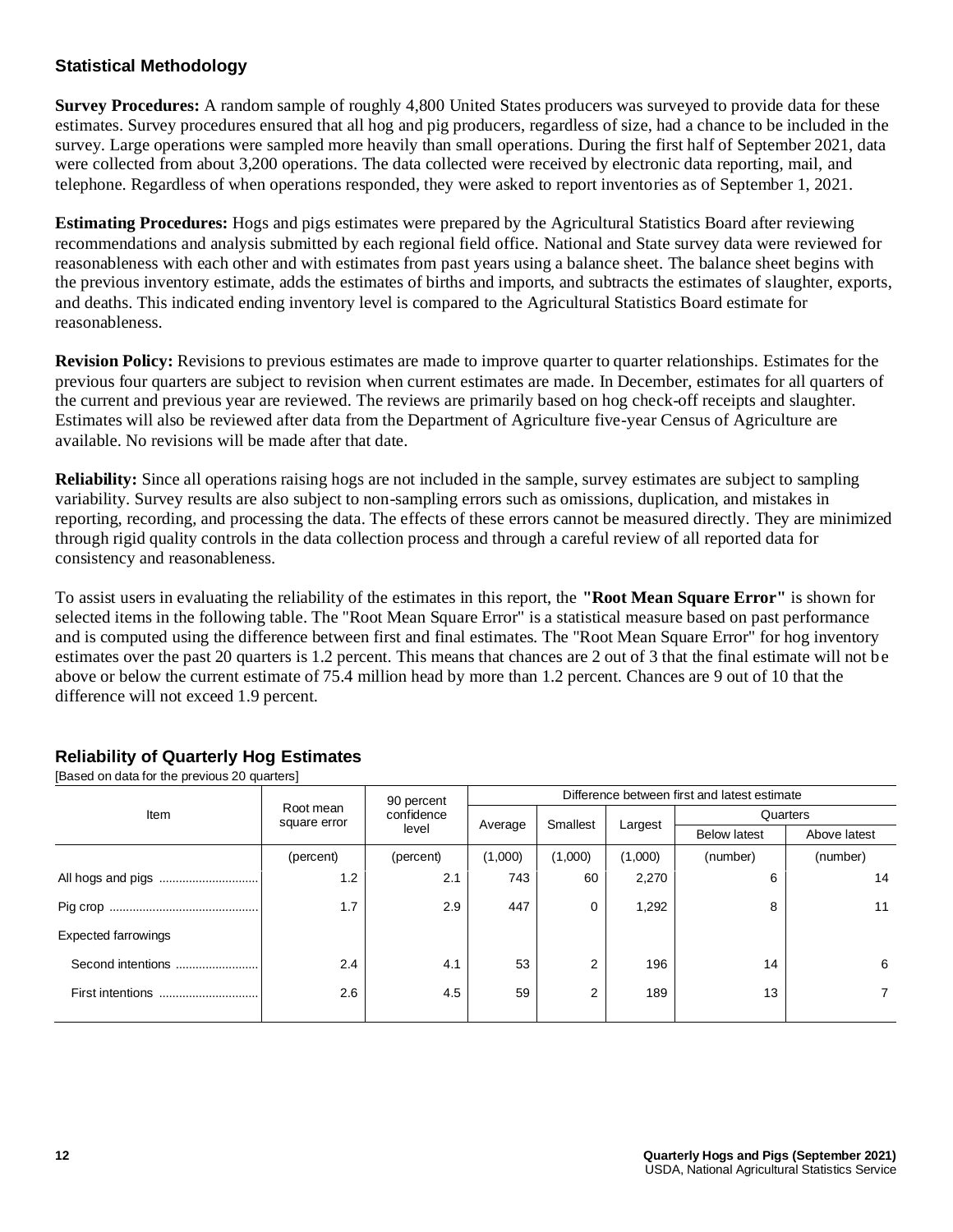#### **Records by Quarter – United States: 1866 to Present**

[This table provides data users with record high estimates of all hogs and pigs, market hogs, pig crop, and pigs per litter since each data series began]

| Item | Estimate                             | Record high                  | Series began                 |  |
|------|--------------------------------------|------------------------------|------------------------------|--|
|      | $(1,000$ head)                       | (year)                       | (year)                       |  |
|      | 76,179<br>77,364<br>78,583<br>83,741 | 2020<br>2020<br>2019<br>1943 | 1988<br>1964<br>1988<br>1866 |  |
|      | 69,804<br>71,038<br>72,153<br>71,757 | 2020<br>2020<br>2019<br>2019 | 1988<br>1964<br>1988<br>1963 |  |
|      | 33,745<br>34,644<br>36,370<br>35,459 | 2020<br>2020<br>2019<br>2019 | 1970<br>1970<br>1970<br>1970 |  |
|      | (number)                             | (year)                       | (year)                       |  |
|      | 11.00<br>11.00<br>11.13<br>11.09     | 2020<br>2020<br>2021<br>2019 | 1970<br>1970<br>1970<br>1970 |  |

<sup>1</sup> December preceding year.

#### **Information Contacts**

Listed below are the commodity specialists in the Livestock Branch of the National Agricultural Statistics Service to contact for additional information. E-mail inquiries may be sent to nass@usda.gov.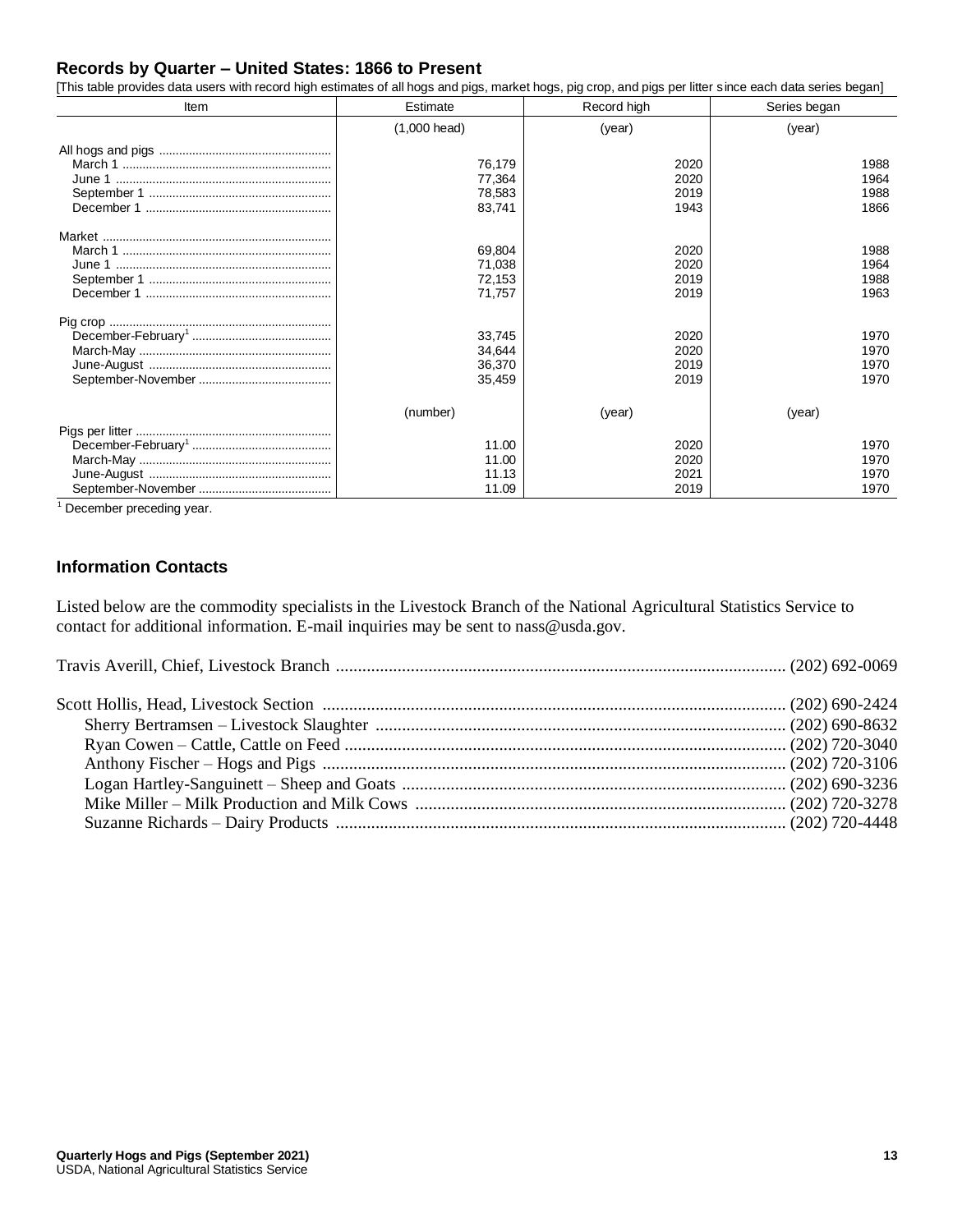#### **Access to NASS Reports**

For your convenience, you may access NASS reports and products the following ways:

- ➢ All reports are available electronically, at no cost, on the NASS web site: [www.nass.usda.gov](https://www.nass.usda.gov/)
- ➢ Both national and state specific reports are available via a free e-mail subscription. To set-up this free subscription, visi[t www.nass.usda.gov](https://www.nass.usda.gov/) and click on "National" or "State" in upper right corner above "search" box to create an account and select the reports you would like to receive.
- ➢ Cornell's Mann Library has launched a new website housing NASS's and other agency's archived reports. The new website[, https://usda.library.cornell.edu.](https://usda.library.cornell.edu/) All email subscriptions containing reports will be sent from the new website[, https://usda.library.cornell.edu.](https://usda.library.cornell.edu/) To continue receiving the reports via e-mail, you will have to go to the new website, create a new account and re-subscribe to the reports. If you need instructions to set up an account or subscribe, they are located at[: https://usda.library.cornell.edu/help.](https://usda.library.cornell.edu/help) You should whitelis[t notifications@usda](mailto:notifications@usda-esmis.library.cornell.edu)[esmis.library.cornell.edu](mailto:notifications@usda-esmis.library.cornell.edu) in your email client to avoid the emails going into spam/junk folders.

For more information on NASS surveys and reports, call the NASS Agricultural Statistics Hotline at (800) 727-9540, 7:30 a.m. to 4:00 p.m. ET, or e-mail:  $nass@usda.gov$ .

The U.S. Department of Agriculture (USDA) prohibits discrimination against its customers, employees, and applicants for employment on the basis of race, color, national origin, age, disability, sex, gender identity, religion, reprisal, and where applicable, political beliefs, marital status, familial or parental status, sexual orientation, or all or part of an individual's income is derived from any public assistance program, or protected genetic information in employment or in any program or activity conducted or funded by the Department. (Not all prohibited bases will apply to all programs and/or employment activities.)

If you wish to file a Civil Rights program complaint of discrimination, complete th[e USDA Program Discrimination](http://www.ocio.usda.gov/sites/default/files/docs/2012/Complain_combined_6_8_12.pdf)  [Complaint Form](http://www.ocio.usda.gov/sites/default/files/docs/2012/Complain_combined_6_8_12.pdf) (PDF), found online a[t www.ascr.usda.gov/filing-program-discrimination-complaint-usda-customer,](http://www.ascr.usda.gov/filing-program-discrimination-complaint-usda-customer) or at any USDA office, or call (866) 632-9992 to request the form. You may also write a letter containing all of the information requested in the form. Send your completed complaint form or letter to us by mail at U.S. Department of Agriculture, Director, Office of Adjudication, 1400 Independence Avenue, S.W., Washington, D.C. 20250-9410, by fax (202) 690-7442 or email a[t program.intake@usda.gov.](mailto:program.intake@usda.gov)